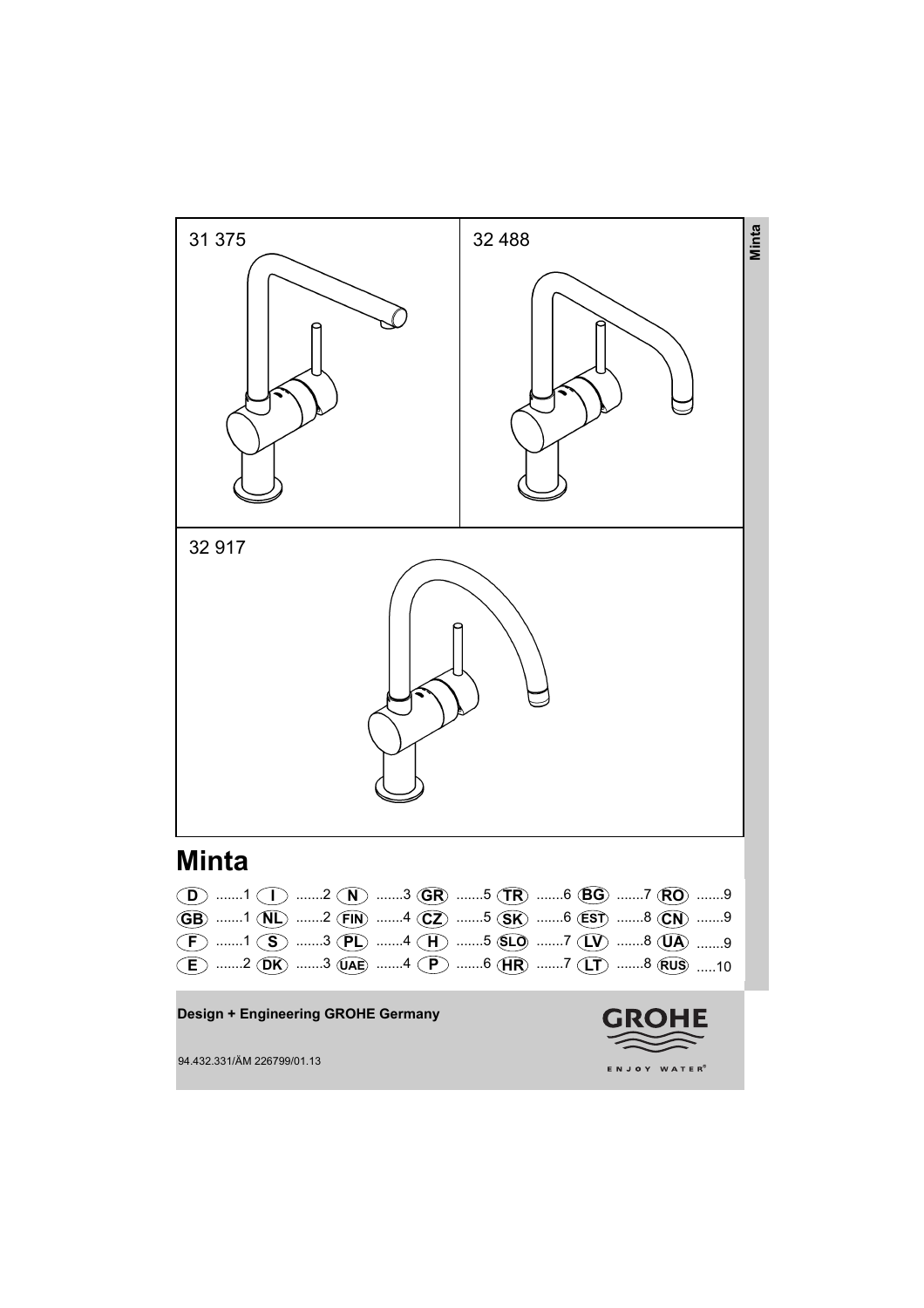







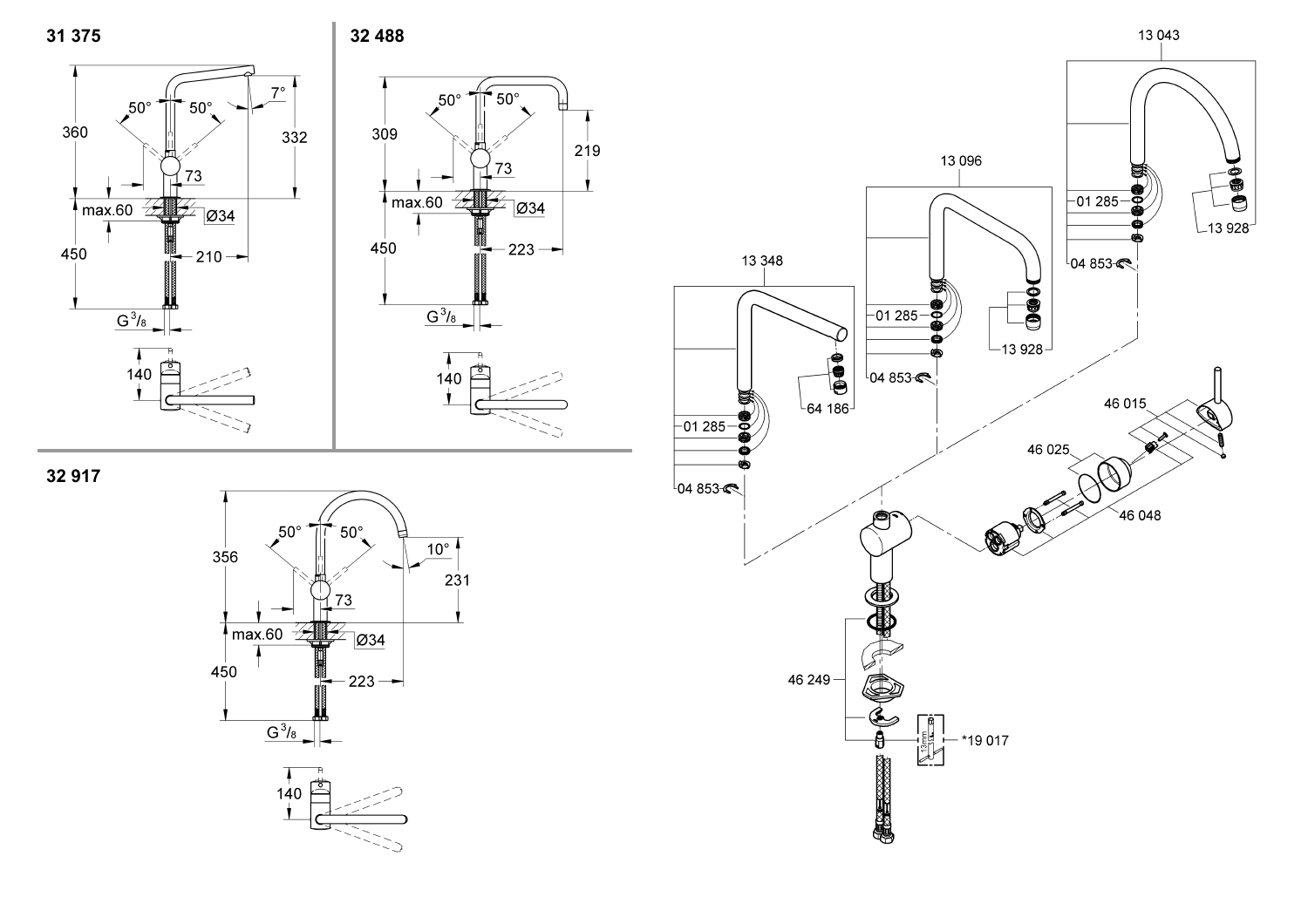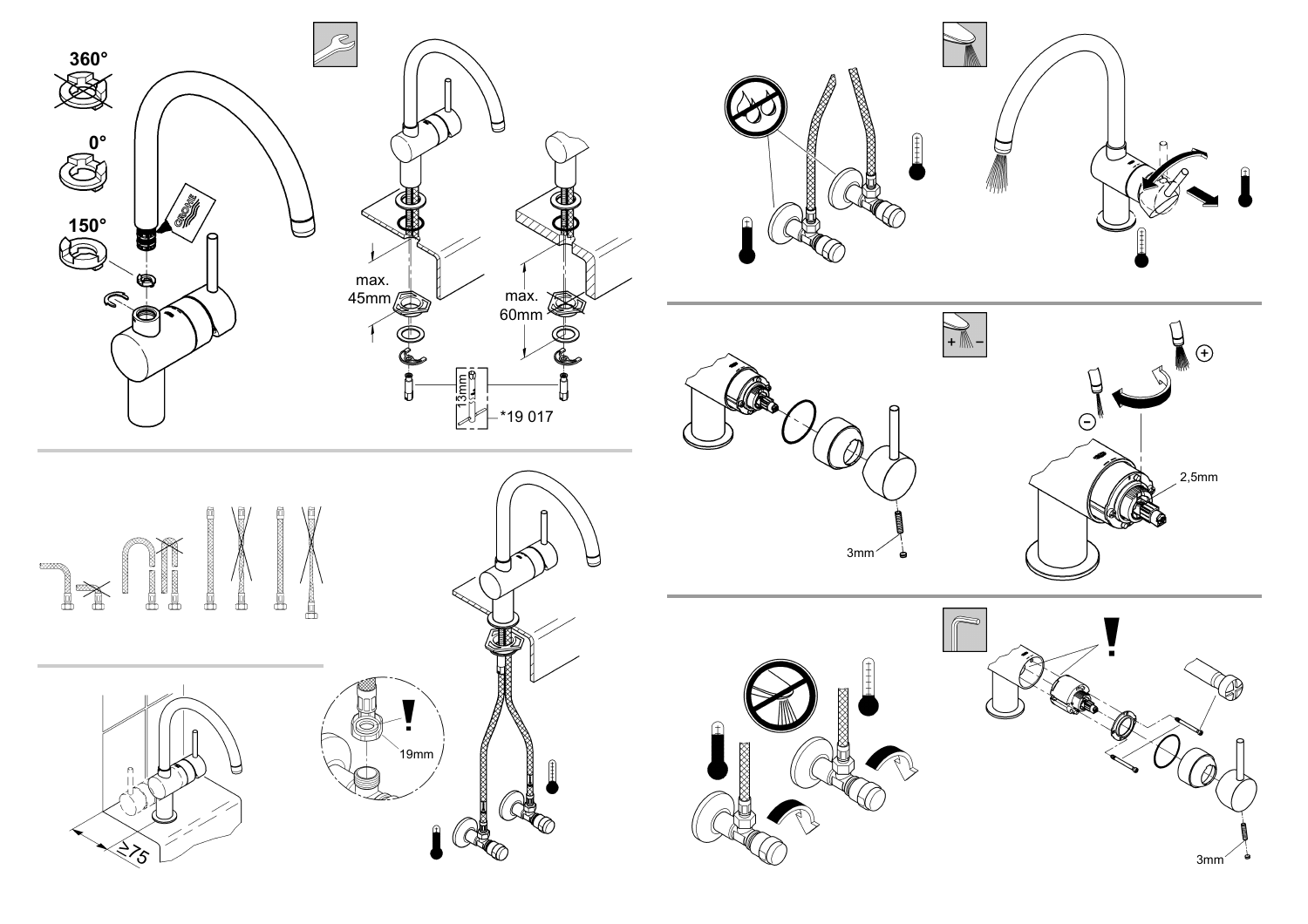

**Diese Technische Produktinformation ist ausschließlich für den Installateur oder eingewiesene Fachkräfte! Bitte an den Benutzer weitergeben!**

#### **Anwendungsbereich:**

Der Betrieb mit drucklosen Speichern (offenen Warmwasserbereitern) ist **nicht** möglich.

#### **Technische Daten**

| Fließdruck:                      | min. $0,5$ bar - empfohlen $1-5$ bar |
|----------------------------------|--------------------------------------|
| Betriebsdruck:                   | max. 10 bar                          |
| Prüfdruck:                       | 16 bar                               |
| Durchfluss bei 3 bar Fließdruck: | ca. 11 l/min                         |
| Temperatur Warmwassereingang     | max. 80 $^{\circ}$ C                 |
| Empfohlen (Energieeinsparung):   | 60 °C                                |
| Klemmlänge:                      | max. 60mm                            |

Zur Einhaltung der Geräuschwerte nach DIN 4109 ist bei Ruhedrücken über 5 bar ein Druckminderer einzubauen. Höhere Druckdifferenzen zwischen Kalt- und Warmwasseranschluss sind zu vermeiden!



Operation with unpressurised storage heaters is **not** possible. **Specifications**

| Flow pressure:                    | min. 0.5 bar - recommended 1 - 5 bar |                      |
|-----------------------------------|--------------------------------------|----------------------|
| Operating pressure:               |                                      | max. 10 bar          |
| Test pressure:                    |                                      | 16 bar               |
| Flow rate at 3 bar flow pressure: |                                      | approx. 11 I/min     |
| Hot water inlet temperature       |                                      | max. 80 $^{\circ}$ C |
| Recommended (energy saving):      |                                      | 60 °C                |
| Clamping length:                  |                                      | max.60mm             |

If static pressure exceeds 5 bar, a pressure reducing valve must be fitted.

Avoid major pressure differences between hot and cold water supply.

#### **F La documentation technique/produit est exclusivement destinée aux plombiers et aux personnels qualifiés.**

#### **Penser à la remettre à l'utilisateur.**

**Domaine d'application:**

Un fonctionnement avec des accumulateurs sans pression (chauffe-eau à écoulement libre) n'est **pas possible**!

#### **Caractéristiques techniques**

| Pression dynamique:                       | minimale 0,5 bar -<br>recommandée 1 à 5 bars |
|-------------------------------------------|----------------------------------------------|
|                                           |                                              |
| Pression de service:                      | 10 bars maxi.                                |
| Pression d'épreuve:                       | 16 bars                                      |
| Débit à une pression dynamique de 3 bars: | env. 11 l/min                                |
| Température de l'eau chaude               | 80 °C maxi.                                  |
| Recommandée (économie d'énergie):         | 60 °C                                        |
| Lonqueur de serrage :                     | 60mm maxi.                                   |

Installer un réducteur de pression en cas de pressions statiques supérieures à 5 bars. Eviter les différences importantes de pression entre les raccordements d'eau chaude et d'eau froide!

#### **Installation:**

Rohrleitungssystem vor und nach der Installation gründlich spülen (DIN 1988/DIN EN 806 beachten)! **Funktion:**



prüfen. **Mengenbegrenzung:**

In Verbindung mit hydraulischen Durchlauferhitzern ist eine Durchflussmengenbegrenzung nicht zu empfehlen.

Anschlüsse auf Dichtheit und Armatur auf Funktion

#### **Wartung:**





**Beim Einbau der Kartusche auf richtigen Sitz der Dichtungen achten.** Schrauben wechselweise gleichmäßig anziehen.

- **Ersatzteile:** siehe Explosionsdarstellung
- 
- (\* = Sonderzubehör)
- **Pflege**: siehe Pflegeanleitung

### **Installation:**





**Replacement parts:** see exploded drawing (\* = special accessories) **Care**: see Care Instructions

#### **Installation**



l'installation (respecter la norme EN 806)! **Fonctionnement** Contrôler l'étanchéité des raccordements et contrôler

le fonctionnement de la robinetterie.

## **Limiteur de débit**



chauffe-eau instantanés à commande hydraulique.

#### **Maintenance Contrôler et nettoyer toutes les pièces, les**



**Contrôler le siège des joints lors du montage de la cartouche.**

Serrer les vis en alternance et de manière homogène. **Pièces de rechange** voir vue explosée



(\* = accessoires spéciaux) **Entretien**: voir les instructions d'entretien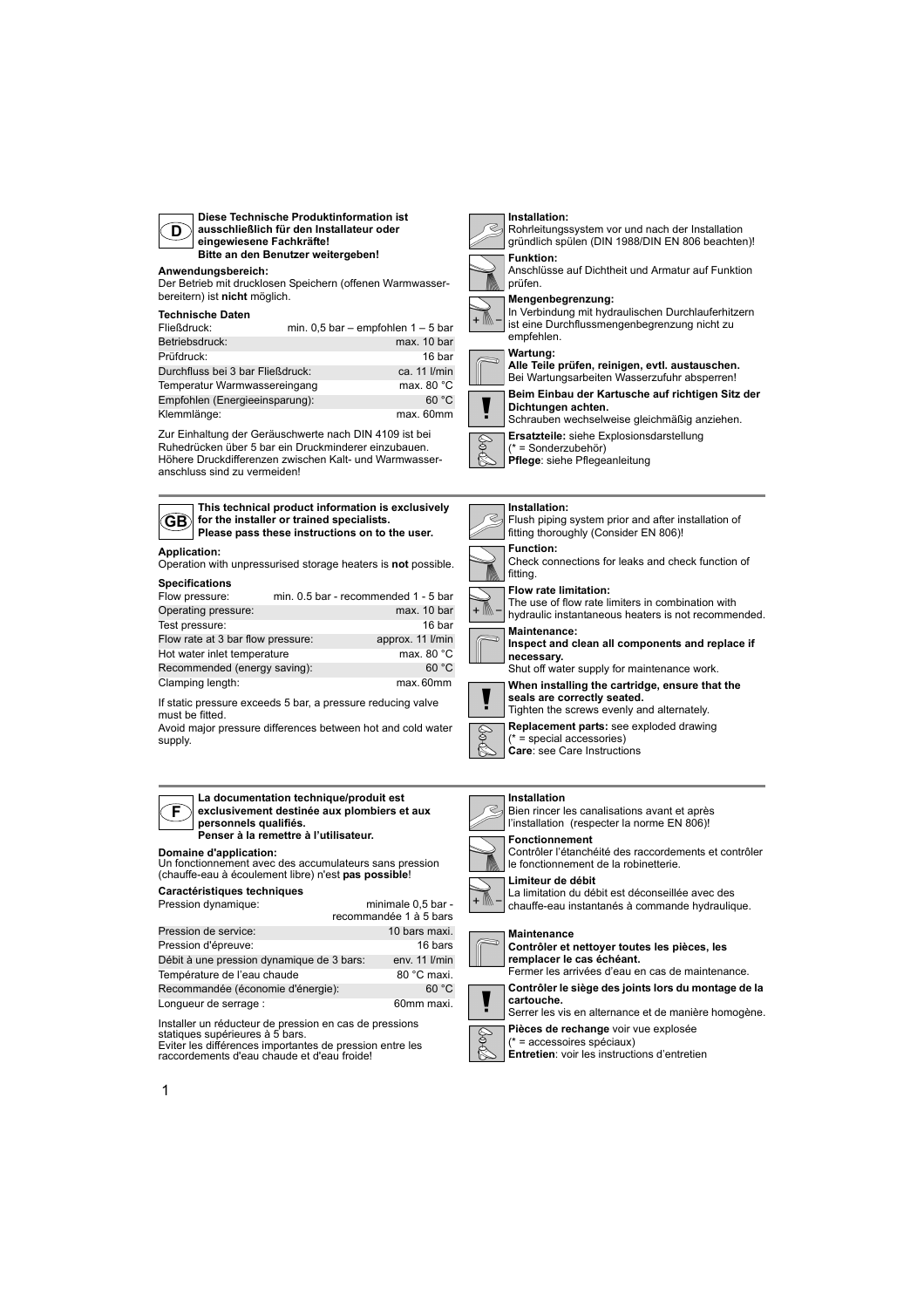| ¡Esta información técnica de productos está<br>destinada exclusivamente para el instalador o<br>Е.<br>profesionales del sector!                                                                     | Instalación:<br>¡Purgar a fondo el sistema de tuberías antes y<br>después de la instalación (tener en cuenta EN 806)!                                                                                  |
|-----------------------------------------------------------------------------------------------------------------------------------------------------------------------------------------------------|--------------------------------------------------------------------------------------------------------------------------------------------------------------------------------------------------------|
| ¡Por favor, entréguesela al usuario!<br>Campo de aplicación<br>No es posible el funcionamiento con acumuladores sin                                                                                 | Funcionamiento:<br>Comprobar la estanqueidad de las conexiones y el<br>funcionamiento de la grifería.                                                                                                  |
| presión (calentadores de aqua sin presión).<br><b>Datos técnicos</b><br>Presión de trabajo: mín. 0,5 bares - recomendada 1 - 5 bares                                                                | Limitación del caudal:<br>Se recomienda no utilizar el limitador de caudal en<br>combinación con calentadores instantáneos con<br>control hidráulico.                                                  |
| Presión de utilización:<br>máx. 10 bares<br>Presión de verificación:<br>16 bares<br>Caudal para una presión de trabajo de 3 bares:<br>aprox. 11 I/min                                               | <b>Mantenimiento:</b><br>Verificar todas las piezas, limpiarlas y cambiarlas<br>en caso de necesidad.                                                                                                  |
| Temperatura de la entrada del agua caliente<br>máx. 80 °C<br>Recomendada (ahorro de energía):<br>60 °C<br>Longitud de apriete<br>máx. 60mm                                                          | ¡Cerrar la alimentación de agua al realizar trabajos de<br>mantenimiento!<br>Al montar el cartucho tener en cuenta el correcto                                                                         |
| Si la presión en reposo es superior a 5 bares, hay que instalar<br>un reductor de presión.                                                                                                          | asiento de las juntas.<br>Apretar los tornillos con uniformidad y alternativamente.<br>Recambios: véase la vista de despiece                                                                           |
| ¡Deberán evitarse diferencias de presión importantes entre<br>las acometidas del agua fría y del agua caliente!                                                                                     | $(* = Accessorio$ especial).<br>Cuidados: véanse las instrucciones de conservación                                                                                                                     |
| Queste informazioni tecniche sul prodotto sono<br>ad uso esclusivo dell'installatore e del personale<br>qualificato!<br>Si prega di consegnarle all'utente!                                         | Installazione:<br>Prima e dopo l'installazione pulire a fondo il sistema<br>di tubazioni (osservare la norma EN 806)!                                                                                  |
| Gamma di applicazioni:<br>Non è possibile il funzionamento con accumulatori di acqua<br>calda a bassa pressione (accumulatori di acqua calda a                                                      | <b>Funzionamento:</b><br>Controllare la tenuta dei raccordi e il funzionamento<br>del rubinetto.                                                                                                       |
| circuito aperto).<br>Dati tecnici                                                                                                                                                                   | Limitatore di portata:<br>L'uso di un limitatore di portata non è consigliabile con<br>+ ///<br>scaldabagni istantanei idraulici.                                                                      |
| Pressione idraulica:<br>min. $0,5$ bar – consigliata $1-5$ bar<br>Pressione di esercizio:<br>max. 10 bar<br>16 bar                                                                                  | <b>Manutenzione:</b><br>Controllare, pulire ed eventualmente sostituire<br>tutti i pezzi.                                                                                                              |
| Pressione di prova:<br>Portata alla pressione di 3 bar:<br>circa 11 I/min<br>Temperatura ingresso acqua calda:<br>max. 80 $^{\circ}$ C                                                              | Chiudere l'entrata dell'acqua durante i lavori di<br>manutenzione!<br>Durante il montaggio della cartuccia controllare                                                                                 |
| 60 °C<br>Consigliata (risparmio energetico):<br>Lunghezza di fissaggio:<br>max. 60mm                                                                                                                | che le guarnizioni siano perfettamente in sede.<br>Fissare le viti in sequenza alternata ed in modo<br>uniforme.                                                                                       |
| Per pressioni statiche superiori a 5 bar si raccomanda<br>l'installazione di un riduttore di pressione.<br>Evitare grandi differenze di pressione fra i raccordi d'acqua<br>fredda e d'acqua calda! | Pezzi di ricambio: vedi immagini esplose<br>$(* = \text{accessori special})$<br>Manutenzione ordinaria: vedi istruzioni per<br>manutenzione ordinaria                                                  |
| Deze technische productgegevens zijn uitsluitend<br>bedoeld voor de installateur of gekwalificeerde<br>NL)<br>monteurs!                                                                             | Installeren:<br>Leidingen vóór en na het installeren grondig spoelen<br>(EN 806 in acht nemen)!                                                                                                        |
| Overhandig deze aan de gebruiker!<br>Toepassingsgebied:<br>Het werken met lagedrukboilers (open warmwatertoestellen)<br>is niet mogelijk!                                                           | Werking:<br>Controleer of de aansluitingen niet lekken en of de<br>kraan werkt.<br>Volumebegrenzer:                                                                                                    |
| Technische gegevens<br>Stromingsdruk:<br>min. 0,5 bar - aanbevolen 1 - 5 bar<br>Werkdruk:<br>max. 10 bar                                                                                            | In combinatie met c.v.-ketels met warmwatervoorziening<br>+ ∭\ –<br>en geisers is een doorstroombeperking aan de<br>warmwaterkant niet aan te raden. i.v.m. de tapdrempel<br>van de geiser/combiketel. |
| Testdruk:<br>16 bar<br>Capaciteit bij 3 bar stromingsdruk:<br>ca. 11 I/min<br>Temperatuur warmwateringang<br>max. 80 $^{\circ}$ C                                                                   | Onderhoud:<br>Controleer alle onderdelen, reinig en vervang<br>deze indien nodig.<br>Sluit bij onderhoudswerkzaamheden de watertoevoer                                                                 |
| Aanbevolen (energiebesparing):<br>60 °C<br>Klemlengte:<br>max. 60mm                                                                                                                                 | af!<br>Controleer bij het inbouwen van de kardoes of de<br>afdichtingen goed zitten.                                                                                                                   |
| Bij statische drukken boven 5 bar dient een<br>drukreduceerventiel te worden ingebouwd.<br>Voorkom hoge drukverschillen tussen de koud- en<br>warmwateraansluiting!                                 | Draai de schroeven beurtelings gelijkmatig vast.<br>Reserveonderdelen: zie stuklijst<br>$(*)$ = speciaal toebehoren)<br>Reiniging: zie reinigingsaanwijzing                                            |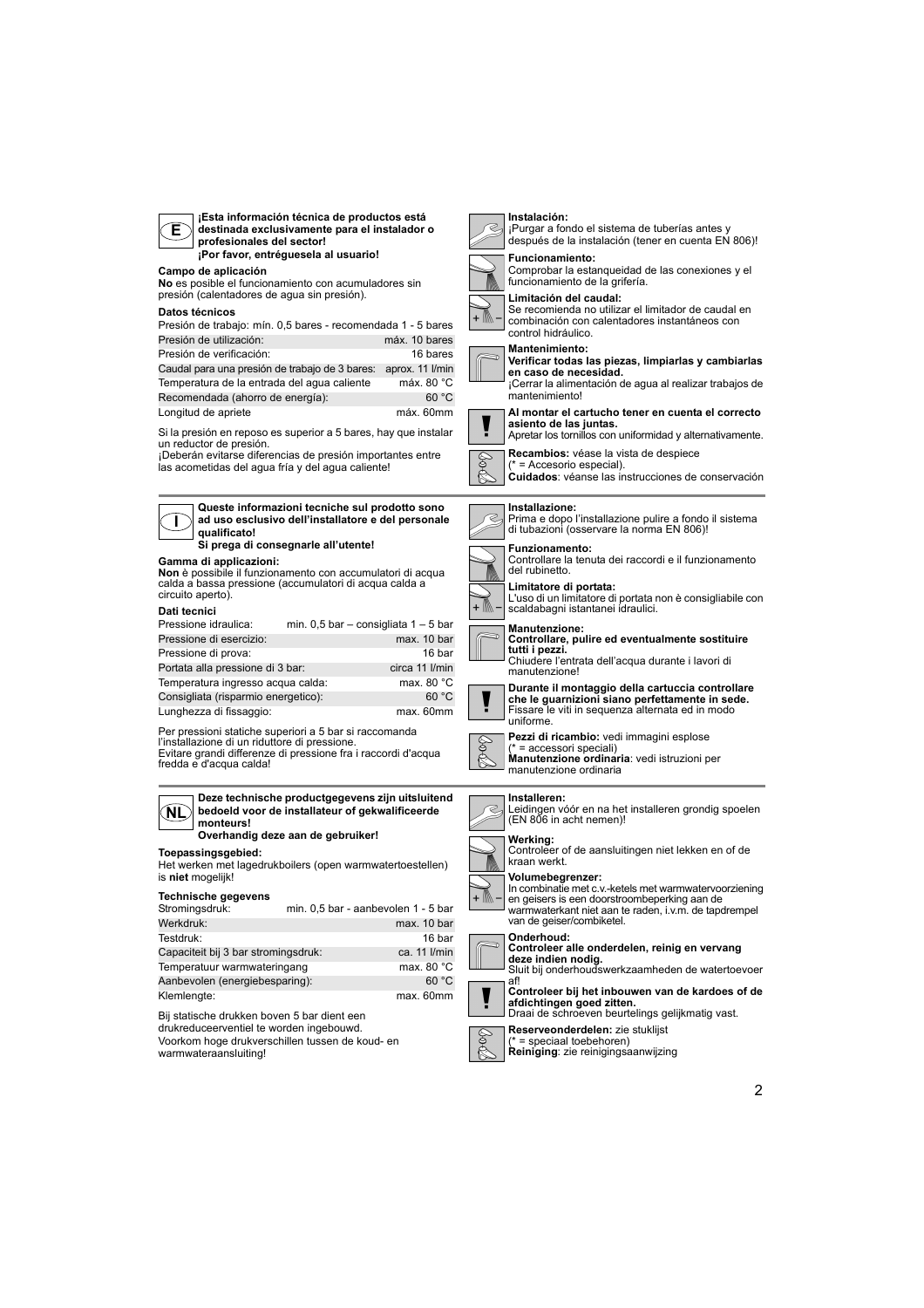| Denna tekniska produktinformation är                                                                                                                                 | Installation:                                                                                                       |
|----------------------------------------------------------------------------------------------------------------------------------------------------------------------|---------------------------------------------------------------------------------------------------------------------|
| $\mathbf{s}$<br>uteslutande avsedd för installatören eller<br>anvisade fackmän!                                                                                      | Spola rörledningssystemet noggrant före och efter<br>installationen (observera EN 806)!                             |
| Var vänlig lämna vidare till användaren!<br>Användningsområde:<br>Drift med lågtrycksbehållare (öppna varmvattenberedare) är                                         | <b>Funktion:</b><br>Kontrollera att alla anslutningar är täta och fungerar<br>felfritt.                             |
| inte möjlig!<br>Tekniska data<br>min. $0.5$ bar – rekommenderat $1 - 5$ bar<br>Flödestryck:                                                                          | Volymbegränsning:<br>Flödebegränsningen bör inte användas i kombination<br>med hydrauliska genomströmningsberedare. |
| Driftstryck:<br>max. 10 bar                                                                                                                                          |                                                                                                                     |
|                                                                                                                                                                      | Underhåll:                                                                                                          |
| Provtryck:<br>16 bar                                                                                                                                                 | Kontrollera och rengör alla delarna, byt vid behov.                                                                 |
| Kapacitet vid 3 bar flödestryck:<br>ca. 11 I/min                                                                                                                     | Spärra vattentillförseln vid underhållsarbeten!                                                                     |
| max. 80 °C<br>Temperatur varmvatteningång:                                                                                                                           | Kontrollera att tätningarna sitter rätt vid                                                                         |
| Rekommenderat (energibesparing):<br>60 °C                                                                                                                            | montering av patronen.                                                                                              |
| Klämlängd:<br>max. 60mm                                                                                                                                              | Dra åt skruvarna växelvis.                                                                                          |
| En reduceringsventil ska installeras om vilotrycket<br>överstiger 5 bar.<br>Större tryckdifferenser mellan kallvatten- och<br>varmvattenanslutningen måste undvikas! | Reservdelar: se sprängskiss<br>$(* = specialtilbeh)$<br>Skötsel: se Skötselanvisning                                |
|                                                                                                                                                                      |                                                                                                                     |
| Denne Tekniske Produktinformation er kun til vvs-<br>installatøren og erfarne fagfolk!<br>DK)<br>Giv den venligst videre til brugeren!                               | Installation:<br>Skyl rørledningssystemet grundigt før og efter instal-<br>lationen (Vær opmærksom på EN 806)!      |
| Anvendelsesområde:<br>Anvendelse i forbindelse med trykløse beholdere (åbne<br>vandvarmere) er ikke mulig!                                                           | <b>Funktion:</b><br>Kontrollér, at tilslutningerne er tætte, og at armaturet<br>fungerer.                           |
|                                                                                                                                                                      | Mængdebegrænsning:                                                                                                  |
| Tekniske data                                                                                                                                                        | I forbindelse med hydrauliske                                                                                       |
| min. $0,5$ bar - anbefalet $1-5$ bar<br>Tilgangstryk<br>Driftstryk<br>maks. 10 bar                                                                                   | gennemstrømningsvandvarmere kan brug af                                                                             |
| Prøvetryk<br>16 bar                                                                                                                                                  | gennemstrømningsbegrænsning ikke anbefales.                                                                         |
| Gennemstrømning ved 3 bar tilgangstryk<br>ca. 11 I/min.                                                                                                              | Vedligeholdelse:                                                                                                    |
| Temperatur ved varmtvandsindgangen<br>maks. 80 °C                                                                                                                    | Kontrollér alle dele, rens dem, skift dem evt. ud.                                                                  |
|                                                                                                                                                                      | I forbindelse med vedligeholdelsesarbejde skal der<br>lukkes for vandet!                                            |
| Anbefalet (energibesparelse)<br>60 °C                                                                                                                                |                                                                                                                     |
| Klemlængde<br>maks. 60mm                                                                                                                                             | Vær ved montering af patronen opmærksom på,<br>at pakningerne monteres korrekt.                                     |
| Ved hviletryk over 5 bar skal der monteres en reduktionsventil.                                                                                                      | Skruerne spændes skiftevis og ensartet.                                                                             |
| Større trykforskelle mellem koldt- og varmtvandstilslutningen                                                                                                        |                                                                                                                     |
| bør undgås!                                                                                                                                                          | Reservedele: se eksplosionstegning<br>$(* = specialtilbehor)$                                                       |
|                                                                                                                                                                      | Pleje: se plejeanvisningen.                                                                                         |
|                                                                                                                                                                      |                                                                                                                     |
|                                                                                                                                                                      |                                                                                                                     |
| Denne tekniske produktinformasjonen er<br>utelukkende laget for installatører og annet<br>N<br>faglært personell!                                                    | Installering:<br>Spyl rørledningssystemet grundig før og etter<br>installeringen (Følg EN 806)!                     |
| Vennligst gi denne produktinformasjonen videre                                                                                                                       | <b>Funksjon:</b>                                                                                                    |
| til brukeren!                                                                                                                                                        | Kontroller at tilkoblingene er tette og at armaturen                                                                |
| Bruksområde:                                                                                                                                                         | fungerer som den skal.                                                                                              |
| Bruk med lavtrykksmagasiner (åpne varmtvannsberedere) er                                                                                                             | Mengdebegrensning:                                                                                                  |
| ikke mulig.                                                                                                                                                          | Bruk av strømningsbegrenser anbefales ikke i                                                                        |
| <b>Tekniske data</b>                                                                                                                                                 | forbindelse med hydrauliske varmtvannsberedere.                                                                     |
| Dynamisk trykk:<br>min. 0,5 bar - anbefalt 1 - 5 bar                                                                                                                 | Vedlikehold:                                                                                                        |
| Driftstrykk:<br>maks. 10 bar                                                                                                                                         | Kontroller alle delene, rengjør og skift eventuelt<br>ut.                                                           |
| Kontrolltrykk:<br>16 bar                                                                                                                                             | Steng vanntilførselen ved vedlikeholdsarbeider!                                                                     |
| Gjennomstrømning ved 3 bar dynamisk trykk:<br>ca. 11 l/min                                                                                                           | Kontroller at tetningene sitter riktig når patronen                                                                 |
| Temperatur varmtvannsinngang<br>maks. 80 °C                                                                                                                          | monteres.                                                                                                           |
| Anbefalt (energisparing):<br>60 °C                                                                                                                                   | Trekk til skruene vekselvis og jevnt.                                                                               |
| Klemlengde:<br>maks. 60mm                                                                                                                                            | Reservedeler: se sprengskisse                                                                                       |
| Ved statisk trykk over 5 bar monteres en trykkreduksjonsventil.<br>Unngå store trykkdifferanser mellom kaldt- og<br>varmtvannstilkoblingen!                          | $(* = ekstra tilbehør)$<br>Pleie: se pleieveiledningen                                                              |
|                                                                                                                                                                      |                                                                                                                     |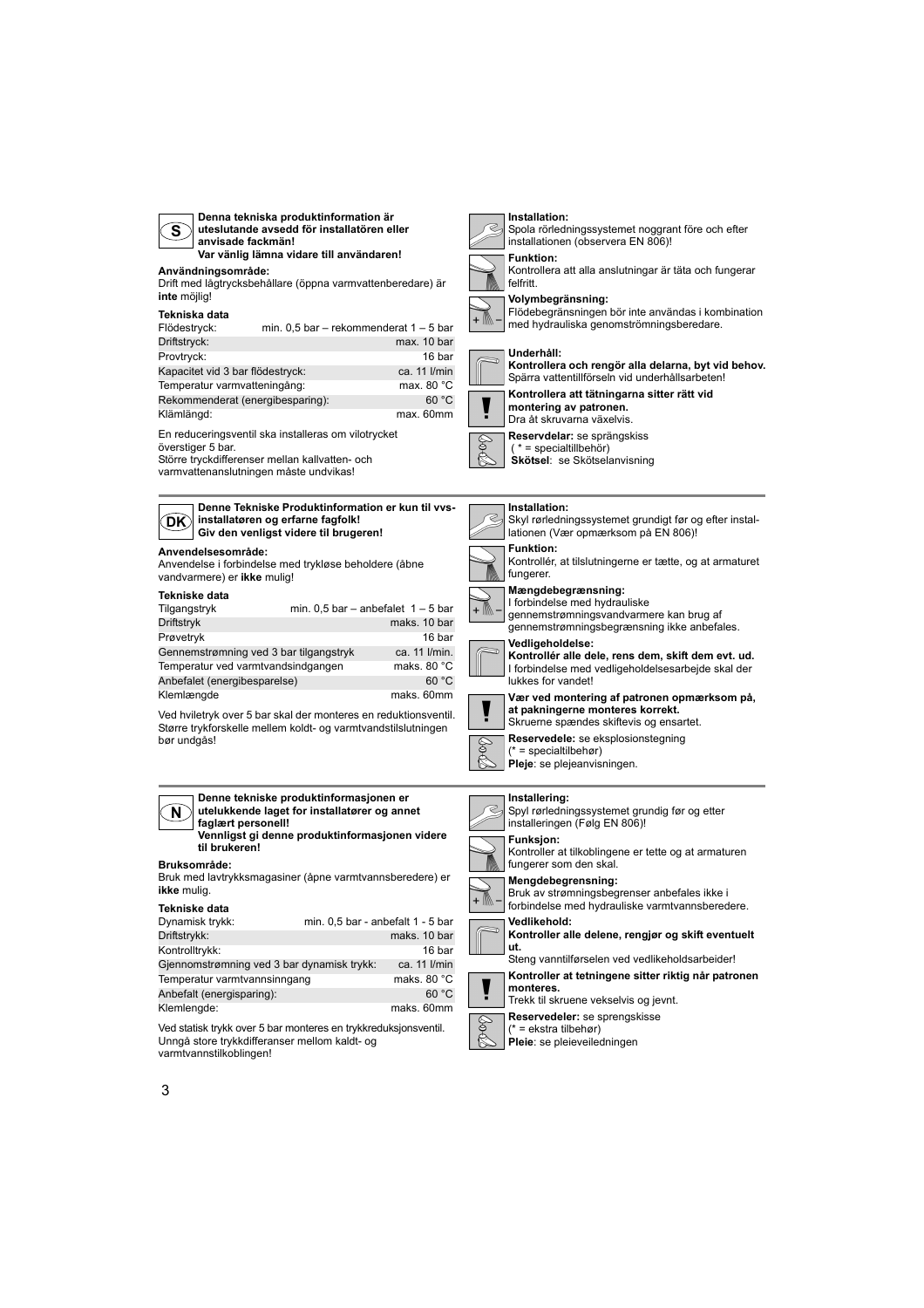| v |
|---|
|---|

**Tämä tekninen tuotetiedote on tarkoitettu yksinomaan asentajille tai koulutuksen saaneille ammattimiehille! Anna se edelleen laitteen käyttäjälle!**

#### **Käyttöalue:**

Käyttö paineettomien säiliöiden (avoimien lämminvesiboilerien) kanssa **ei** ole mahdollista.

#### **Tekniset tiedot**

| TERITJEL LIEUVL                           |                                       |
|-------------------------------------------|---------------------------------------|
| Virtauspaine:                             | min. $0.5$ bar - suositus $1 - 5$ bar |
| Käyttöpaine:                              | maks, 10 bar                          |
| Tarkastuspaine:                           | 16 bar                                |
| Läpivirtaus, kun virtauspaine on 3 baria: | n. 11 l/min                           |
| Lämpötila lämpimän veden tulossa          | maks, 80 °C                           |
| Suositus (energian säästämiseksi):        | 60 °C                                 |
| Kiinnityskohdan vahvuus:                  | maks. 60mm                            |

Asenna paineenalennusventtiili lepopaineiden ylittäessä 5 baria. Suurempia paine-eroja kylmä- ja lämminvesiliitännän välillä on vältettävä!

> **Informacja techniczna o produkcie przeznaczona jest wyłącznie dla instalatorów lub osób z**

#### **przygotowaniem fachowym! Informację należy przekazać użytkownikowi!**

#### **Zakres stosowania**

**PL**

(UAE)

Użytkowanie z bezciśnieniowymi podgrzewaczami wody (pracującymi w systemie otwartym) **nie** jest możliwe.

#### **Dane techniczne**

| Ciśnienie przepływu:                                   | min. $0.5$ bar - zalecane $1 - 5$ bar |                     |
|--------------------------------------------------------|---------------------------------------|---------------------|
| Ciśnienie robocze:                                     |                                       | maks, 10 bar        |
| Ciśnienie kontrolne:                                   |                                       | 16 bar              |
| Przepływ przy ciśnieniu przepływu<br>wynoszacym 3 bar: |                                       | ok. 11 <i>l/min</i> |
| Temperatura na doprowadzeniu gorącej wody              |                                       | maks, 80 °C         |
| Zalecana (energooszczedna):                            |                                       | 60 °C               |
| Długość zacisku:                                       |                                       | maks. 60mm          |

Jeżeli ciśnienie statyczne przekracza 5 bar, należy

wmontować reduktor ciśnienia. Należy unikać większych różnic ciśnienia między wodą zimną a ciepłą!

> التركيب، يتم شطف نظام شبكة الواسير جيداً قبل التركيب



Ř

يتم فحص الوصلات من حيث إحكامها وعدم تسرب المياه منها وفحص .<br>الخلاط من حيث الوظيفة.

#### تحديد كمية تدفق الياه.

عند استخدام سخانات مياه لحظية هيدروليكية فإنه ينصح بعدم إستخدام

| -251<br>. II |  |
|--------------|--|
|              |  |

#### يتم فحص كافة الأجزاء وتنظيفها وعند اللزوم استبدالها.

عند تركيب الخرطوشة يرجى مراعاة الوضع السليم للحلقات المانعة للتسرب. يتم ربط البراغي على التبادل وبشكل متجانس.



قطع الغيار: أنظر الرسم المدد (\* = إضافات خاصة) الخدمة والصيانة: أنظر إرشادات الخدمة والصيانة



# Huuhtele putkistot huolellisesti ennen ja jälkeen





### **Virtausmäärän rajoitin:**



Emme suosittele käyttämään läpivirtauksen rajoitinta hydraulisen läpivirtauskuumentimen yhteydessä.

#### **Huolto:**

- **Tarkasta ja puhdista kaikki osat, vaihda tarvittaessa uusiin.**
- Sulje veden tulo, kun teet huoltotöitä! **Kun asennat säätöosan, huolehdi siitä, että**



**tiivisteet ovat kunnolla paikoillaan.** Kiristä ruuvit tasaisesti vuorotellen.

- **Varaosat:** ks. räjäytyskuva
- (\* = lisätarvike)
- **Hoito**: ks. hoito-ohjeet

#### **Instalacja:**



**Pielęgnacja**: zob. Instrukcja pielęgnacji

إن هذه العلومات الفنية حول النتج مخصصة فقط للسمكري أو العمال التخصصين! يرجى تسليمها للمستخدم!

#### نطاق الإستخدام.

**لا يمكن** التشغيل مع سخانات التخزين عديمة الضغط (سخانات الياه ذات دائرة مفتوحة).

|                                       |                                         |                                  | لبيانات الفنية |  |
|---------------------------------------|-----------------------------------------|----------------------------------|----------------|--|
| 0,5 بار على الأقل / الموصى به 1-5 بار |                                         |                                  | ضغط الإنسياب:  |  |
| 10 بار کحد أقصى                       |                                         |                                  | ضغط التشغيل:   |  |
| 16 بار                                |                                         |                                  | ضغط الإختبار:  |  |
| .<br>11   لتر⁄دقيقة   تقريبا          | معدل التدفق عند ضغط إنسياب قدره 3 بار:  |                                  |                |  |
| 80 °م کحد أقص <i>ی</i>                |                                         | درجة الحرارة مدخل المياه الساخنة |                |  |
| $\degree$ 60                          | لموصى بها (للاقتصاد في إستهلاك الطاقة): |                                  |                |  |
| 60 مم کحد أقصی                        |                                         |                                  | طول التثبيت:   |  |

عندما يكون ضغط الإنسياب أعلى من 5 بار ينبغي تركيب مخفض للضغط في الشبكة ر<br>التطابق قيم الضوضاء.

.ب.<br>ينبغي تحاشي تكوين فروق كبيرة في الضغط بين طرفي توصيل المياه الباردة والساخنة!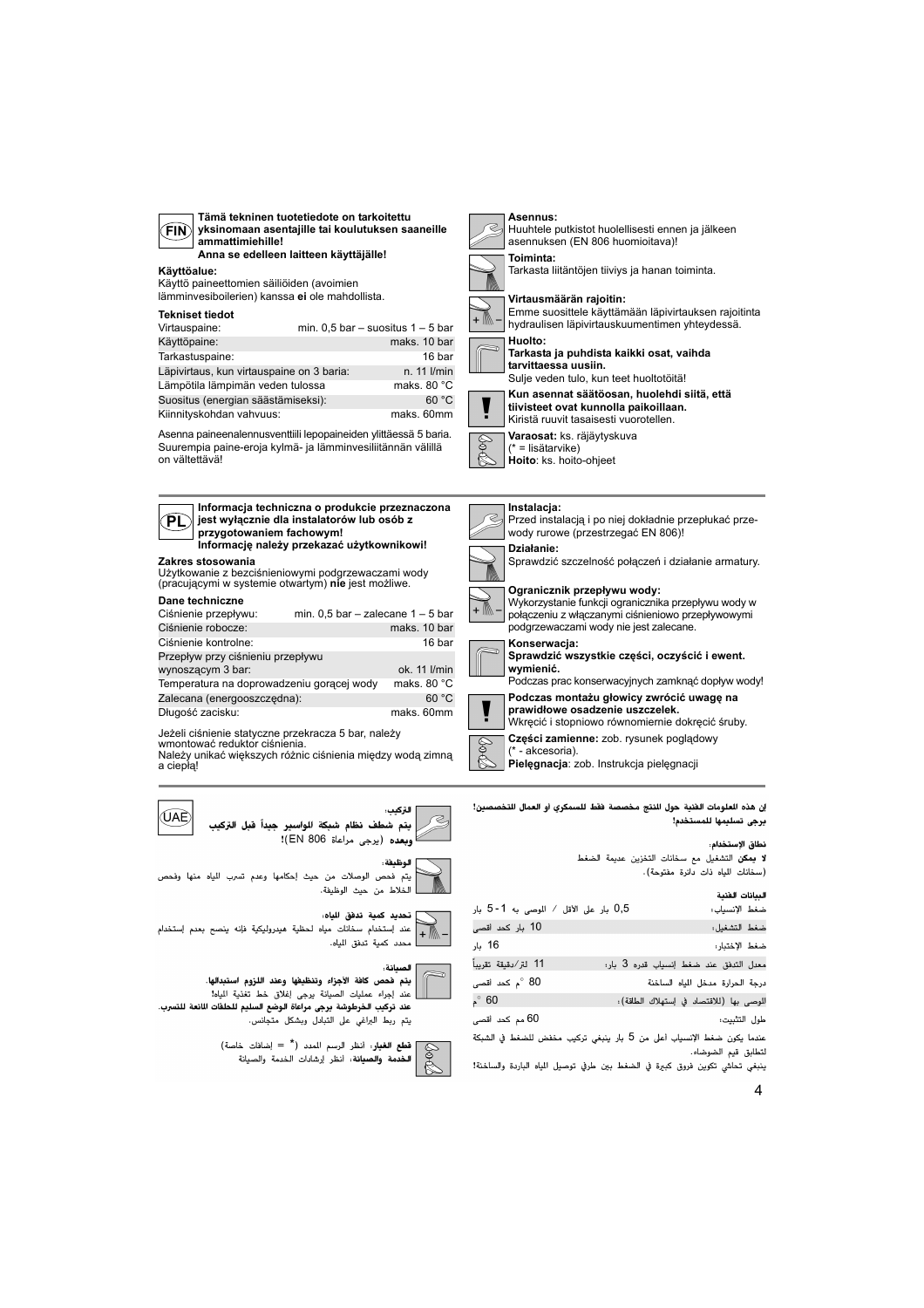| Αυτή η τεχνική πληροφορία προϊόντος<br>GR)<br>προορίζεται αποκλειστικά για τον εγκαταστάτη ή<br>για τους εξειδικευμένους τεχνίτες!<br>Παρακαλούμε παραδώστε την και στο χρήστη!                                                                                                                                                                                                                                                           | Εγκατάσταση:<br>Ξεπλύνετε καλά το σύστημα σωληνώσεων πριν και<br>μετά την εγκατάσταση (σύμφωνα με τις προδιαγραφές<br>EN 806)!                                                                                                                                                                                                                                                                                        |
|-------------------------------------------------------------------------------------------------------------------------------------------------------------------------------------------------------------------------------------------------------------------------------------------------------------------------------------------------------------------------------------------------------------------------------------------|-----------------------------------------------------------------------------------------------------------------------------------------------------------------------------------------------------------------------------------------------------------------------------------------------------------------------------------------------------------------------------------------------------------------------|
| Πεδίο εφαρμογής:<br>Η λειτουργία με συσσωρευτές χωρίς πίεση (ανοιχτοί<br>θερμοσίφωνες) δεν είναι δυνατή.                                                                                                                                                                                                                                                                                                                                  | Λειτουργία:<br>Ελέγξτε τη στεγανότητα των συνδέσεων και τη<br>λειτουργία της βαλβίδας.                                                                                                                                                                                                                                                                                                                                |
| Τεχνικά στοιχεία<br>Πίεση ροής:<br>ελάχιστη 0,5 - συνιστώμενη 1 - 5 bar<br>Πίεση λειτουργίας:<br>μέγιστη 10 bar<br>16 bar<br>Πίεση ελέγχου:<br>Ροή με πίεση στα 3 bar:<br>$περ. 11$ I/min<br>Θερμοκρασία στην είσοδο ζεστού νερού<br>μέγ. 80 °C<br>Συνιστώμενη (εξοικονόμηση ενέργειας):<br>60 °C<br>Μήκος σύσφιξης:<br>μέγ. 60mm<br>Σε πιέσεις ηρεμίας μεγαλύτερες από 5 bar θα πρέπει να<br>τοποθετηθεί μια συσκευή μείωσης της πίεσης. | Αναστολέας ροής:<br>Δεν συνιστάται η σύνδεση του αναστολέα ροής σε<br>συνδυασμό με υδραυλικούς ταχυθερμοσίφωνες.<br>Συντήρηση:<br>Ελέγξτε όλα τα εξαρτήματα, καθαρίστε τα και, αν<br>χρειάζεται, αντικαταστήστε τα.<br>Κλείστε την παροχή του νερού για τις εργασίες<br>συντήρησης!<br>Στην τοποθέτηση του μηχανισμού φροντίστε για<br>ļ<br>την καλή θέση των μονώσεων.<br>Σφίξτε τις βίδες ομοιόμορφα και διαδοχικά. |
| Αποφύγετε μεγαλύτερες διαφορές πίεσης μεταξύ της<br>σύνδεσης ζεστού και κρύου νερού!                                                                                                                                                                                                                                                                                                                                                      | Ανταλλακτικά: βλέπε αναλυτικό σχεδιάγραμμα<br>(* = πρόσθετος εξοπλισμός)<br>Περιποίηση: βλέπε Οδηγίες περιποίησης                                                                                                                                                                                                                                                                                                     |
| Tato technická informace o výrobku je určena<br>pouze pro instalatéry nebo zaškolené odborné<br>CZ)<br>pracovníky!<br>Předejte, prosím, k dispozici uživateli!                                                                                                                                                                                                                                                                            | Instalace:<br>Potrubní systém před a po instalaci důkladně pro-<br>pláchněte (dodržujte normu EN 806)!<br>Funkce:                                                                                                                                                                                                                                                                                                     |
| Oblast použití:<br>Provoz s beztlakovými zásobníky (otevřenými zařízeními na                                                                                                                                                                                                                                                                                                                                                              | Zkontrolujte těsnost spojů a funkci armatury.                                                                                                                                                                                                                                                                                                                                                                         |
| přípravu teplé vody) není možný.<br>Technické údaje<br>min. 0,5 baru - doporučeno 1 - 5 barů<br>Proudový tlak:<br>Provozní tlak:<br>max. 10 barů                                                                                                                                                                                                                                                                                          | Omezení průtokového množství:<br>Omezovače průtokového množství se nedoporučuje<br>použít ve spojení s hydraulickými průtokovými<br>ohřívači.                                                                                                                                                                                                                                                                         |
| 16 barů<br>Zkušební tlak:<br>Průtok při proudovém tlaku 3 bary:<br>cca 11 I/min<br>max. 80 $^{\circ}$ C<br>Teplota na vstupu teplé vody:<br>60 °C<br>Doporučeno (úspora energie):                                                                                                                                                                                                                                                         | Údržba:<br>Všechny díly zkontrolujte, vyčistěte a podle<br>potřeby vyměňte.<br>Před zahájením údržby uzavřete přívod vody!                                                                                                                                                                                                                                                                                            |
| Upevňovací délka:<br>max. 60mm<br>Při statických tlacích vyšších než 5 barů se musí namontovat                                                                                                                                                                                                                                                                                                                                            | Při montáži kartuše dbejte na správné nasazení<br>těsnění.<br>Srouby dotáhněte střídavě a stejnoměrně.                                                                                                                                                                                                                                                                                                                |
| redukční ventil.<br>Je nutné zabránit vyšším tlakovým rozdílům mezi připojením<br>studené a teplé vody!                                                                                                                                                                                                                                                                                                                                   | Náhradní díly: viz vyobrazení dílů v rozloženém stavu<br>(* = zvláštní příslušenství)<br>Ošetřování: viz návod k údržbě.                                                                                                                                                                                                                                                                                              |
| Ezt a műszaki termék-információt kizárólag<br>H <sub>1</sub><br>szerelők ill. felkészült szakemberek számára<br>állították össze.<br>Kérjük adják tovább a felhasználónak!                                                                                                                                                                                                                                                                | <b>Felszerelés:</b><br>A csővezetéket a szerelés előtt és után is alaposan<br>öblítse át (ügyeljen az EN 806 szabványra)!<br>Működés:                                                                                                                                                                                                                                                                                 |
| Felhasználási terület:<br>Nyomás nélküli melegvíztárolókkal (nyílt üzemű                                                                                                                                                                                                                                                                                                                                                                  | Ellenőrizze a csatlakoztatók tömítettségét, és a<br>csaptelep működését.                                                                                                                                                                                                                                                                                                                                              |
| vízmelegítőkkel) nem működtethető.<br>Műszaki adatok<br>Aramlási nyomás:<br>min 0,5 bar - javasolt 1 - 5 bar                                                                                                                                                                                                                                                                                                                              | Mennyiségkorlátozás:<br>Hidraulikusan vezérelt átfolyó-rendszerű<br>+ M<br>vízmelegítőkkel nem javasoljuk a mennyiségkorlátozó<br>használatát.                                                                                                                                                                                                                                                                        |
| Üzemi nyomás:<br>max. 10 bar<br>Vizsgálati nyomás:<br>16 bar<br>Átfolyás 3 bar áramlási nyomásnál:<br>kb. 11 l/perc<br>Vízhőmérséklet a melegvíz befolyó nyílásnál<br>max. 80 $^{\circ}$ C<br>Javasolt (energia megtakarítás):<br>60 °C                                                                                                                                                                                                   | Karbantartás:<br>Az összes alkatrészt ellenőrizni, tisztítani, és<br>esetl. cserélni kell.<br>A karbantartási munkák során zárja le a víz<br>hozzávezetést!                                                                                                                                                                                                                                                           |
| Befogási hossz:<br>max. 60mm<br>5 bar feletti nyugalmi nyomás esetén nyomáscsökkentő                                                                                                                                                                                                                                                                                                                                                      | A patron beszerelése során figyeljen a tömítések<br>helyes illeszkedésére.                                                                                                                                                                                                                                                                                                                                            |
| szükséges!<br>Kerülje a hideg- és melegvíz-csatlakozások közötti nagyobb<br>nyomáskülönbséget!                                                                                                                                                                                                                                                                                                                                            | A csavarokat váltakozva, egyenletesen húzza meg.<br>Pótalkatrészek: lásd robbantott ábrát<br>(* = speciális tartozékok)<br>Ápolás: lásd az Ápolási útmutatót                                                                                                                                                                                                                                                          |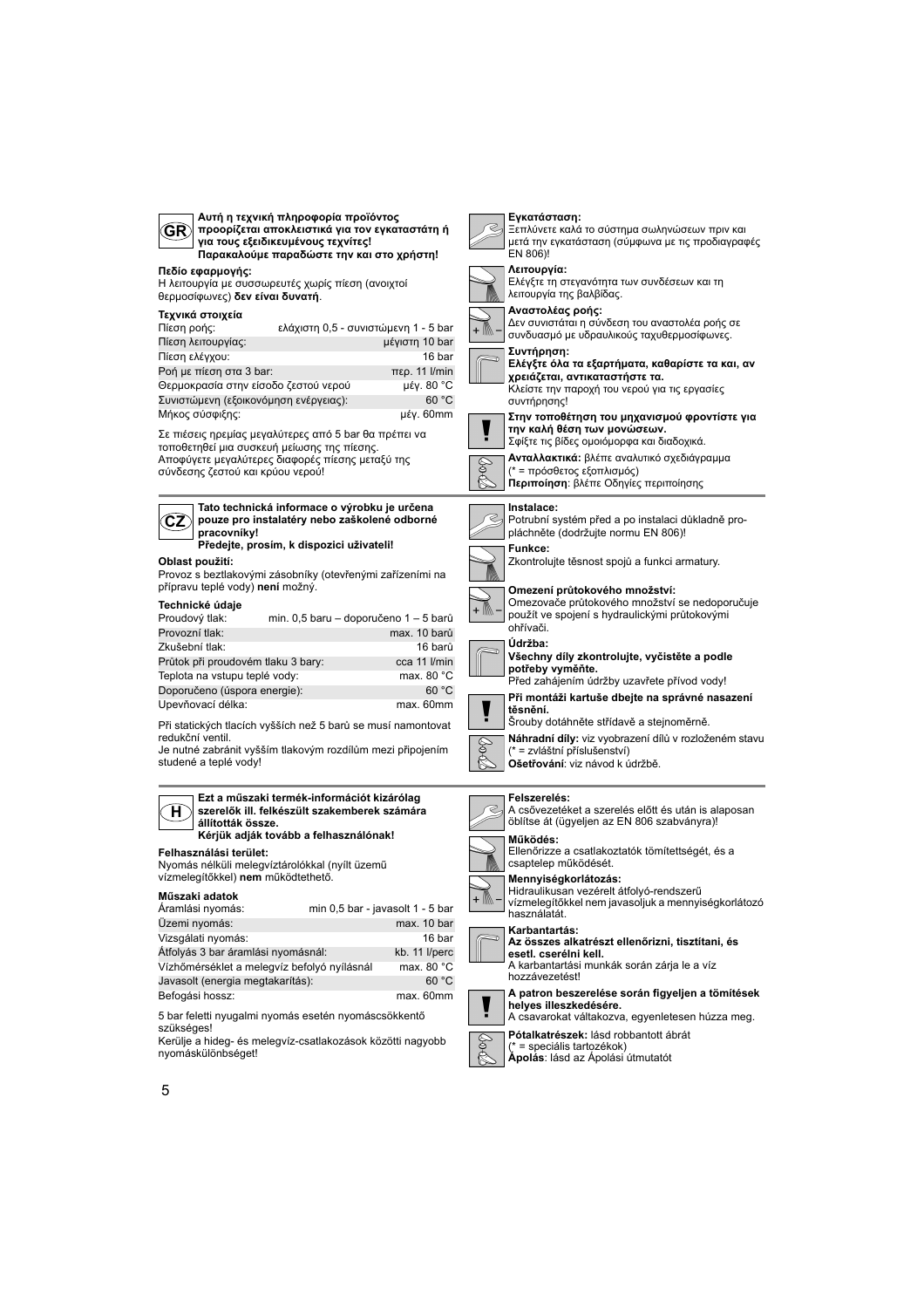

**Estas Informações Técnicas sobre o produto destinam-se exclusivamente aos instaladores ou pessoal especializado instruido para o efeito! Por favor, entregue-as ao utilizador!**

### **Campo de aplicação:**

**Não** é possível o funcionamento com reservatórios sem pressão (esquentadores abertos).

| <b>Dados Técnicos</b>                   |                                      |                 |
|-----------------------------------------|--------------------------------------|-----------------|
| Pressão de caudal:                      | mín. 0,5 bar - recomendada 1 - 5 bar |                 |
| Pressão de serviço:                     |                                      | máx. 10 bar     |
| Pressão de teste:                       |                                      | 16 bar          |
| Débito a 3 bar de pressão de caudal:    |                                      | aprox. 11 I/min |
| Temperatura na entrada de água quente   |                                      | máx. 80 °C      |
| Recomendada (para poupança de energia): |                                      | 60 °C           |
| Comprimento do tubo:                    |                                      | máx. 60mm       |

Em pressões estáticas superiores a 5 bar dever-se-á montar um redutor de pressão.

Evitar grandes diferenças de pressão entre a ligação da água fria e a ligação da água quente!

**TR Bu teknik ürün bilgisi sadece montajcı veya eğitimli uzmanlara yöneliktir! Lütfen kullanıcıya teslim ediniz!**

#### **Kullanım sahası:**

Basınçsız kaplarla (açık sıcak su hazırlayıcı) çalıştırmak mümkün **değildir**.

#### **Teknik Veriler**

| Akıs basıncı:                      | en az 0,5 bar - tavsiye edilen 1 - 5 bar |                       |
|------------------------------------|------------------------------------------|-----------------------|
| İşletme basıncı:                   |                                          | maks. 10 bar          |
| Kontrol basıncı:                   |                                          | 16 bar                |
| 3 bar akış basıncında akım:        |                                          | vakl. 11 I/dak        |
| Su giriş ısısı                     |                                          | maks. 80 $^{\circ}$ C |
| Tavsiye edilen (enerji tasarrufu): |                                          | 60 °C                 |
| Bağlantı uzunluğu:                 |                                          | maks. 60mm            |

Akış basıncın 5 barın üzerinde olması durumunda, bir basınç düşürücü takılmalıdır.

Soğuk ve sıcak su bağlantıları arasında yüksek basınç farklılıklarından kaçının!

| Táto technická informácia o výrobku je určená len<br>pre inštalatérov alebo zaškolených odborných<br>pracovníkov!<br>Dajte, prosím, k dispozícii užívateľovi! |  |                                        |  |
|---------------------------------------------------------------------------------------------------------------------------------------------------------------|--|----------------------------------------|--|
| Oblasť použitia:<br>Prevádzka s beztlakovými zásobníkmi (otvorenými ohrievačmi<br>vody) nie je možná.                                                         |  |                                        |  |
| Technické údaje                                                                                                                                               |  |                                        |  |
| Hydraulický tlak:                                                                                                                                             |  | min. 0,5 baru – doporučený 1 – 5 barov |  |
| Prevádzkový tlak:                                                                                                                                             |  | max. 10 barov                          |  |
| Skúšobný tlak:                                                                                                                                                |  | 16 barov                               |  |
| Prietok pri hydraulickom tlaku 3 bary:                                                                                                                        |  | cca 11 I/min                           |  |
| Toplata na vatura taplai vadu                                                                                                                                 |  | max.90°                                |  |

# ta na vstupe teplej vody max. 80 °C<br>rúčaná (úspora energie): 60 °C Odporúčaná (úspora energie): Upevňovacia dĺžka: max. 60mm

Pri statických tlakoch vyšších než 5 barov sa musí namontovat' redukčný ventil. Je potrebné zabránit' vyšším tlakovým rozdielom medzi prípojkou studenej a teplej vody!

#### **Instalação:** Antes e depois da instalação, enxaguar bem as tubagens (respeitar a norma EN 806)! **Função:** Verificar a estanqueidade das ligações e testar o



#### Não é aconselhável limitar o caudal caso sejam s esquentadores hidráulicos.

| MINT usados esquentadores hidráulicos. |
|----------------------------------------|
| ██████████████████████<br>████████████ |
| l as pecas.                            |

**as peças.** Para efectuar trabalhos de manutenção, fechar o abastecimento de água!



**Ao montar o cartucho, certifique-se de que as juntas de vedação ficam devidamente assentes.** Apertar alternada e uniformemente os parafusos.

**Peças sobresselentes:** ver desenho explodido (\* = acessórios especiais) **Conservação**: ver as instruções de conservação

#### **Montaj:**





**yerleşmesine dikkat edin.** Cıvataları dönüşümlü olarak eşit şekilde sıkın. **Yedek parçalar:** bkz. patlama görünümü



**Inštalácia:** Potrubný systém pred a po inštalácii dôkladne prepláchnite (dodržujte normu EN 806)! **Funkcia:** Skontrolujte tesnost' spojov a funkciu armatúry. **Obmedzovač prietokového množstva:** Obmedzovač prietokového množstva sa nedoporučuje použit' v spojení s hydraulickými prietokovými ohrievačmi. **Údržba: Všetky diely skontrolujte, vyčistite a podľa potreby vymeňte.** Pred zahájením údržby uzavrite prívod vody! **Pri montáži kartuše dbajte na správne nasadenie tesnení.** Skrutky dotiahnite striedavo a rovnomerne.

**Náhradné diely:** pozri vyobrazenie dielov v

rozloženom stave (\* = zvláštne príslušenstvo)

**Ošetrovanie**: pozri návod na údržbu.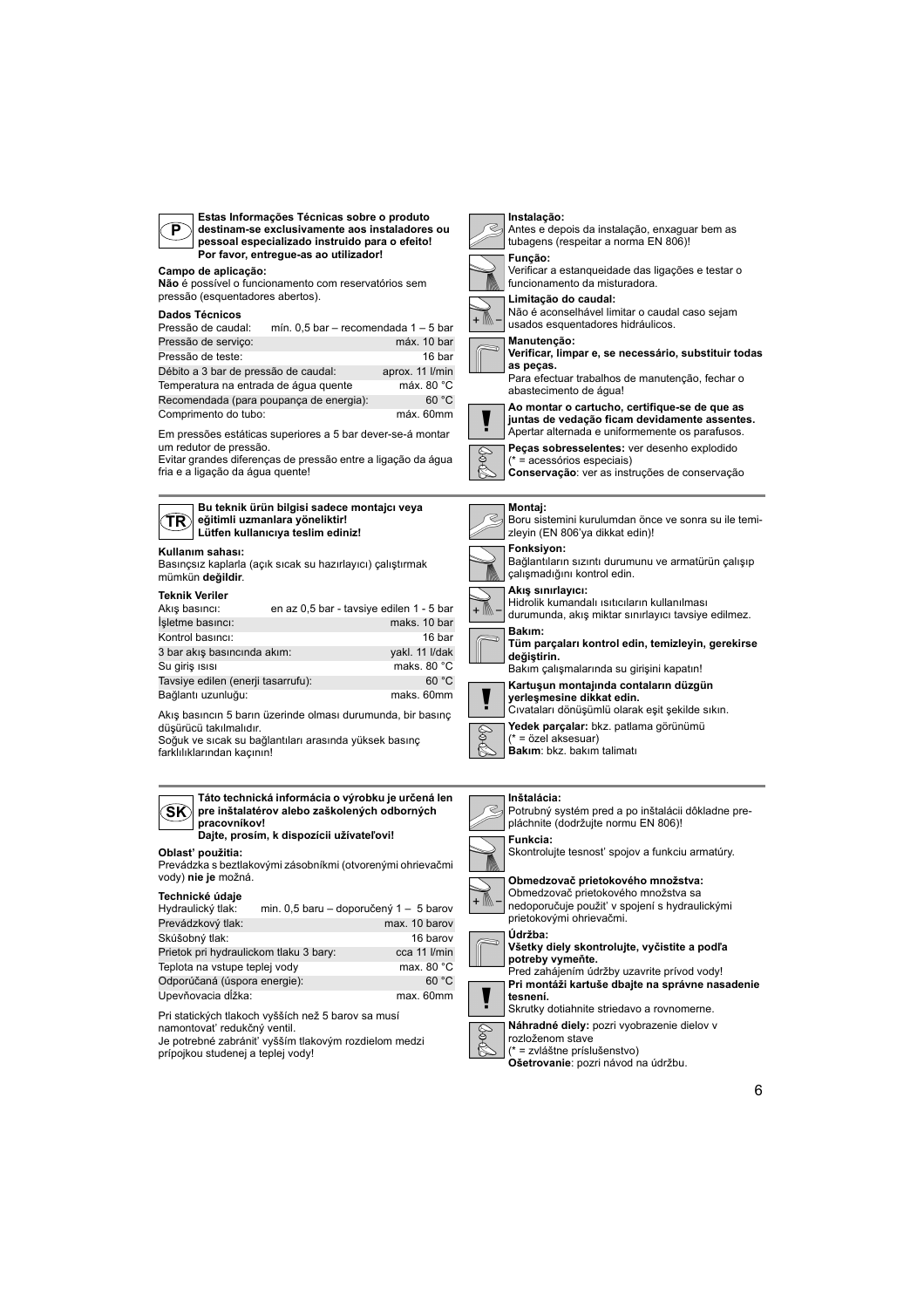| Tehnične informacije o izdelku so izključno<br>namenjene instalaterjem ali ustreznemu<br>(SLO<br>strokovnemu osebju!<br>Prosimo, predajte navodilo naprej uporabniku!                                                                                                                                                                                                                                                                                                                                  | Vgradnja:<br>Temeljito očistite sistem cevi pred in po instalaciji<br>(upoštevajte standard EN 806)!<br>Funkcija:                                                                                                                                                                                                                                                                                                                                                          |
|--------------------------------------------------------------------------------------------------------------------------------------------------------------------------------------------------------------------------------------------------------------------------------------------------------------------------------------------------------------------------------------------------------------------------------------------------------------------------------------------------------|----------------------------------------------------------------------------------------------------------------------------------------------------------------------------------------------------------------------------------------------------------------------------------------------------------------------------------------------------------------------------------------------------------------------------------------------------------------------------|
| Področje uporabe:<br>Ni možna uporaba z odprtimi zbiralniki (odprti grelniki vode)!                                                                                                                                                                                                                                                                                                                                                                                                                    | Preverite priključke glede tesnosti in armaturo glede<br>funkcije.                                                                                                                                                                                                                                                                                                                                                                                                         |
| Tehnični podatki<br>Delovni tlak:<br>najmanj 0,5 bar - priporočljivo 1 - 5 bar<br>Obratovalni tlak.<br>največ 10 bar<br>Preskusni tlak:<br>16 bar<br>Pretok pri delovnem tlaku 3 bar:<br>ca. 11 I/min<br>Temperatura vhoda tople vode.<br>maks. 80 °C<br>Priporočljivo (prihranek energije):<br>60 °C<br>maks. 60mm<br>Dolžina spojke:<br>Kadar tlak v mirovanju presega 5 bar, je potrebno vgraditi<br>reducirni ventil.<br>Preprečite večje razlike v tlaku med priključkom hladne in<br>tople vode! | Omejilec količine:<br>V povezavi s hidravličnimi pretočnimi grelniki se ne<br>priporoča omejevanje količine pretoka.<br>Vzdrževanje:<br>Preglejte vse dele, po potrebi očistite ali<br>zamenjajte.<br>Pred pričetkom vzdrževalnih del, zaprite dovod vode!<br>Pri vgradnji kartuše, bodite pozorni na pravilni<br>naleg tesnila.<br>Vijake privijajte izmenično močno.<br>Nadomestni deli: Glej razstavljeni prikaz<br>(* = posebna oprema)<br>Nega: Glej navodilo za nego |
| Ove tehničke informacije o proizvodima<br>(HR<br>namijenjene su isključivo za instalatera ili<br>ovlaštenog stručnjaka!<br>Dajte ih svakom novom korisniku!<br>Područje primjene:<br>Upotreba s bestlačnim spremnicima (otvorenim grijačima                                                                                                                                                                                                                                                            | Ugradnja:<br>Sustav cijevi prije i nakon instalacije temeljito isprati<br>(uzeti u obzir EN 806)!<br>Funkcija:<br>Priključke ispitajte na nepropusnost te provjerite<br>ispravno funkcioniranje armature.                                                                                                                                                                                                                                                                  |
| vode) nije moguća.<br>Tehnički podaci<br>Hidraulički tlak:<br>min. 0,5 bar - preporučeno 1 - 5 bar                                                                                                                                                                                                                                                                                                                                                                                                     | Graničnik količine:<br>Ograničavanje protoka ne preporučuje se ako se radi<br>$+$ MM<br>o hidrauličkim protočnim grijačima vode.                                                                                                                                                                                                                                                                                                                                           |
| Radni tlak:<br>maks. 10 bar<br>Ispitni tlak:<br>16 bar<br>Protok kod hidrauličnog tlaka od 3 bar:<br>oko 11 I/min                                                                                                                                                                                                                                                                                                                                                                                      | Održavanje:<br>Pregledajte sve dijelove, očistite ih i po potrebi<br>zamijenite.<br>Kod radova održavanja zatvorite dovod vode!                                                                                                                                                                                                                                                                                                                                            |
| Temperatura na dovodu tople vode<br>maks. 80 °C<br>60 °C<br>Preporučuje se (ušteda energije):<br>Priključna dužina:<br>maks, 60mm                                                                                                                                                                                                                                                                                                                                                                      | Kod ugradnje kartuše potrebno je pripaziti na<br>V<br>ispravno dosjedanje brtvila.<br>Ravnomjerno naizmjenično pritežite vijke.                                                                                                                                                                                                                                                                                                                                            |
| Ako tlak mirovanja premašuje 5 bar, tada treba ugraditi<br>reduktor tlaka.<br>Potrebno je izbjegavati veće razlike u tlakovima između<br>priključaka za hladnu i toplu vodu!                                                                                                                                                                                                                                                                                                                           | Rezervni dijelovi: pogledajte povećani prikaz<br>E<br>(* = dodatna oprema)<br>Njega: pogledajte upute za njegu                                                                                                                                                                                                                                                                                                                                                             |
| Техническите данни за продукта са<br>(BG)<br>предназначени само за монтъора или за<br>съответно информираните специалисти!<br>Предайте на потребителите на арматурата!                                                                                                                                                                                                                                                                                                                                 | Монтаж:<br>Водопроводната система преди и след монтаж да<br>се промие основно (придържайте се към EN 806)!<br>Функциониране:                                                                                                                                                                                                                                                                                                                                               |
| Област на приложение:<br>Експлоатация с безнапорни резервоари (отворени<br>водонагреватели) <b>не е</b> възможна.                                                                                                                                                                                                                                                                                                                                                                                      | Проверете връзките за теч и функционирането на<br>арматурата.<br>Ограничаване на потока на водата:                                                                                                                                                                                                                                                                                                                                                                         |
| Технически данни<br>Налягане на водната струя:<br>мин. 0,5 бара -<br>препоръчва се 1 - 5 бара                                                                                                                                                                                                                                                                                                                                                                                                          | Не се препоръчва ограничаването на потока на<br>водата в съчетание с проточни водонагреватели.                                                                                                                                                                                                                                                                                                                                                                             |
| Работно налягане:<br>макс. 10 бара<br>16 бара<br>Изпитвателно налягане:<br>Разход при 3 бара налягане на потока:<br>прибл. 11 л/мин                                                                                                                                                                                                                                                                                                                                                                    | Техническо обслужване:<br>Проверете всички части, почистете ги, ако е<br>необходимо, ги подменете.<br>При работи по поддръжка на арматурата водата<br>трябва да е спряна!                                                                                                                                                                                                                                                                                                  |
| макс. 80 °С<br>Температура на топлата вода при входа<br>60 °C<br>Препоръчва се (Икономия на енергия):<br>Дължина на клемата:<br>макс. 60мм                                                                                                                                                                                                                                                                                                                                                             | При монтаж на картуша внимавайте<br>уплътнителите да прилегнат правилно.<br>Затегнете винтовете последователно и<br>равномерно.                                                                                                                                                                                                                                                                                                                                            |
| При постоянно налягане над 5 бара трябва да се вгради<br>редуктор на налягането.<br>Да се избягват големи разлики в налягането между<br>водопроводите за студената и топлата вода!                                                                                                                                                                                                                                                                                                                     | Резервни части: виж скицата с отделните части,<br>посочваща последователността на монтажа<br>(* = специални части)<br>Поддръжка: виж инструкциите за поддръжка                                                                                                                                                                                                                                                                                                             |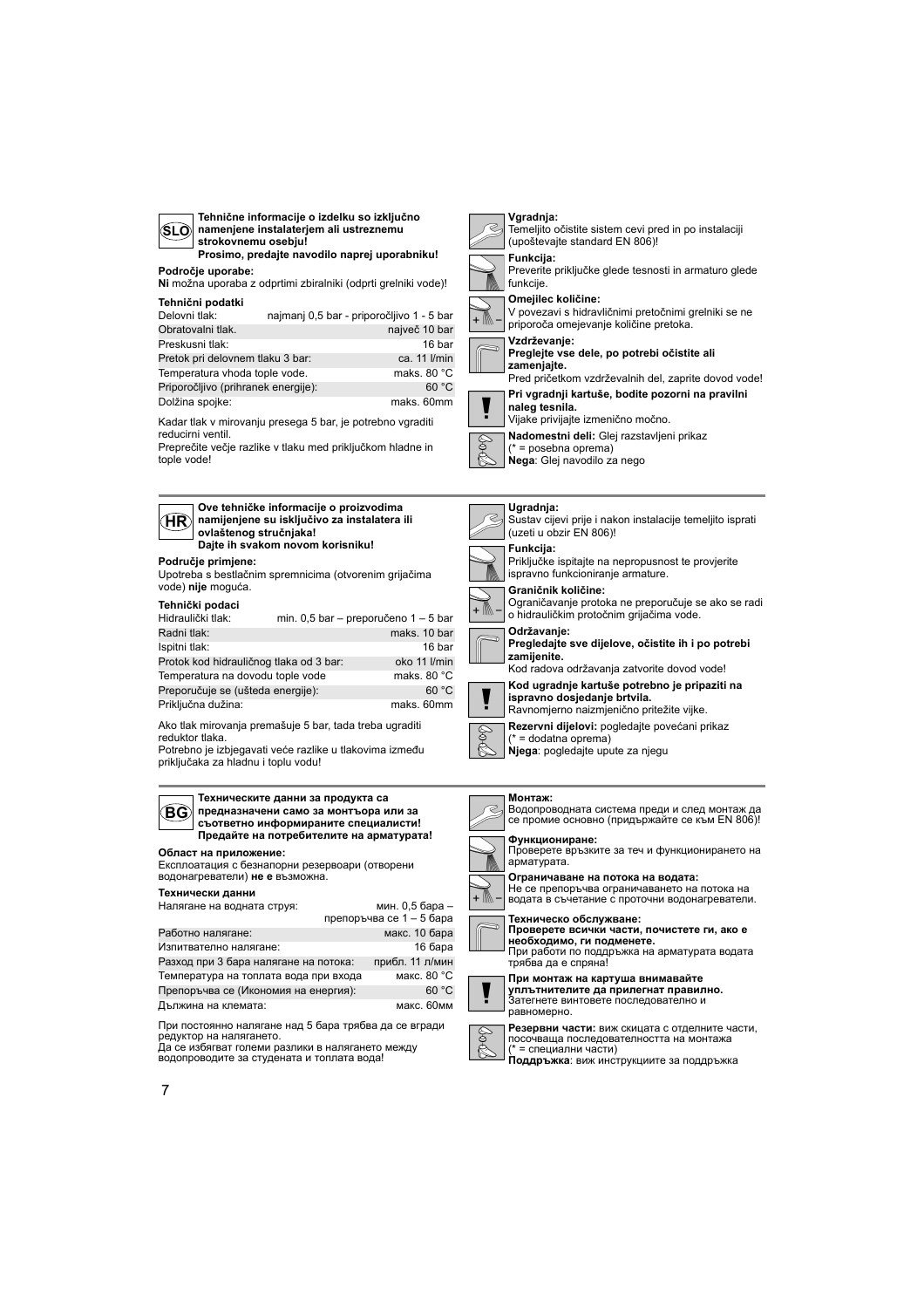| Käesolev tehniline tooteinformatsioon on<br>suunatud eranditult paigaldajale või pädevale<br>EST)<br>spetsialistile.<br>Palume edastada see kasutajale!<br>Kasutusala:<br>Ei ole võimalik kasutada koos survevaba boileriga (lahtise<br>veekuumutiga).<br><b>Tehnilised andmed</b><br>Veesurve:<br>minimaalselt 0,5 baari, soovitavalt 1 - 5 baari<br>Surve töörežiimis:<br>maksimaalselt 10 baari<br>Testimissurve:<br>16 baari<br>Läbivool 3-baarise veesurve korral:<br>ca 11 I/min<br>maksimaalselt 80 °C<br>Siseneva kuuma vee temperatuur<br>60 °C<br>Soovituslik temperatuur energiasäästuks:<br>Klemmi pikkus:<br>maksimaalselt 60mm<br>Kui segisti staatiline surve on üle 5 baari, tuleb paigaldada<br>survealandaja. | Paigaldamine:<br>Loputage torudesüsteemi põhjalikult enne ja pärast<br>paigaldamist (vastavalt EN 806)!<br><b>Funktsioon:</b><br>Veenduge, et ühenduskohad ei leki ja segisti töötab.<br>Vee voolumäära piiraja:<br>Survestatud läbivooluboileri puhul ei ole soovitav<br>$+ \mathbb{M}$ .<br>voolumäära piirajat kasutada.<br>Tehniline hooldus:<br>Kõik osad tuleb kontrollida, puhastada ja<br>vajadusel asendada.<br>Hooldustööde ajaks palume sulgeda vee juurdevoolu!<br>Keraamilise sisu paigaldamisel jälgige tihendite<br>õiget asendit.<br>Keerake poldid vaheldumisi ühtlaselt kruvides kinni.<br>Tagavaraosad: vt koostejoonist<br>$(* =$ lisatarvikud) |
|---------------------------------------------------------------------------------------------------------------------------------------------------------------------------------------------------------------------------------------------------------------------------------------------------------------------------------------------------------------------------------------------------------------------------------------------------------------------------------------------------------------------------------------------------------------------------------------------------------------------------------------------------------------------------------------------------------------------------------|---------------------------------------------------------------------------------------------------------------------------------------------------------------------------------------------------------------------------------------------------------------------------------------------------------------------------------------------------------------------------------------------------------------------------------------------------------------------------------------------------------------------------------------------------------------------------------------------------------------------------------------------------------------------|
| Vältige suuri surveerinevusi külma- ja kuumaveetorust<br>siseneva vee vahel!                                                                                                                                                                                                                                                                                                                                                                                                                                                                                                                                                                                                                                                    | Hooldamine: vt hooldusjuhiseid.                                                                                                                                                                                                                                                                                                                                                                                                                                                                                                                                                                                                                                     |
|                                                                                                                                                                                                                                                                                                                                                                                                                                                                                                                                                                                                                                                                                                                                 |                                                                                                                                                                                                                                                                                                                                                                                                                                                                                                                                                                                                                                                                     |
| Ŝī tehniskā informācija par produktu ir paredzēta<br>tikai uzstādītājam vai profesionāliem speciālistiem!<br>LV<br>Lūdzam nodot izmantotājam!                                                                                                                                                                                                                                                                                                                                                                                                                                                                                                                                                                                   | Instalăcija:<br>Rūpīgi izskalojiet cauruļvadu sistēmu pirms un pēc<br>instalācijas (ievērojiet EN 806)!                                                                                                                                                                                                                                                                                                                                                                                                                                                                                                                                                             |
| Lietojums:<br>Izmantošana ar zema spiediena ūdens uzkrājējiem<br>(atklātajiem karstā ūdens sildītājiem) nav iespējama.                                                                                                                                                                                                                                                                                                                                                                                                                                                                                                                                                                                                          | Funkcija:<br>Pārbaudiet pieslēgumu blīvumu un armatūras<br>funkcionēšanu.                                                                                                                                                                                                                                                                                                                                                                                                                                                                                                                                                                                           |
| Tehniskie dati<br>Hidrauliskais spiediens:<br>vismaz 0,5 bāri /<br>ieteicams no 1 līdz 5 bāriem                                                                                                                                                                                                                                                                                                                                                                                                                                                                                                                                                                                                                                 | Patēriņa ierobežošana:<br>Ja tiek izmantots caurteces ūdens sildītājs, nav<br>ieteicams ierobežot caurteces daudzumu.                                                                                                                                                                                                                                                                                                                                                                                                                                                                                                                                               |
| Darba spiediens<br>maksimāli 10 bāri<br>Kontrolspiediens:<br>16 bāri<br>Caurtece pie 3 bāru plūsmas spiediena:<br>apmēram 11 I/min                                                                                                                                                                                                                                                                                                                                                                                                                                                                                                                                                                                              | Tehniskā apkope:<br>Pārbaudiet, tīriet un pēc iespējas apmainiet visas<br>dalas.<br>Tehniskās apkopes laikā noslēgt ūdens padevi!                                                                                                                                                                                                                                                                                                                                                                                                                                                                                                                                   |
| leplūstošā siltā ūdens temperatūra<br>maksimāli 80 °C<br>60 °C<br>leteicamā temperatūra (enerģijas taupīšanai):<br>Stiprināšanas garums<br>maksimāli 60mm                                                                                                                                                                                                                                                                                                                                                                                                                                                                                                                                                                       | levietojot patronu, ievērojiet pareizu blīvējumu<br>stävokli.<br>Skrūves pievelciet pārmaiņus un vienmērīgi.                                                                                                                                                                                                                                                                                                                                                                                                                                                                                                                                                        |
| Ja miera stāvokļa spiediens lielāks par 5 bāriem, iemontēt<br>reduktoru.<br>Jāizvairās no lielas spiediena starpības siltā un aukstā ūdens<br>pieslēgumos!                                                                                                                                                                                                                                                                                                                                                                                                                                                                                                                                                                      | Rezerves daļas: skatīt detaļu attēlojumu<br>Ş<br>$(* = specific piederumi)$<br>Apkope: skatīt kopšanas pamācību                                                                                                                                                                                                                                                                                                                                                                                                                                                                                                                                                     |
|                                                                                                                                                                                                                                                                                                                                                                                                                                                                                                                                                                                                                                                                                                                                 |                                                                                                                                                                                                                                                                                                                                                                                                                                                                                                                                                                                                                                                                     |
| Ši techninė informacija apie gaminį skirta tik<br>santechnikui ir apmokytam personalui!<br>LT<br>Prašome ją perduoti vartotojui.                                                                                                                                                                                                                                                                                                                                                                                                                                                                                                                                                                                                | <b>Irengimas</b><br>Vamzdžius gerai išplaukite prieš montavimą ir po to<br>(vadovaukitės EN 806)!                                                                                                                                                                                                                                                                                                                                                                                                                                                                                                                                                                   |
| <b>Naudoiimo sritis</b><br>Negalima naudoti su neslėginiais vandens kaupikliais<br>(atvirais vandens šildytuvais).                                                                                                                                                                                                                                                                                                                                                                                                                                                                                                                                                                                                              | <b>Veikimas</b><br>Patikrinkite, ar jungtys sandarios ir ar veikia<br>maišytuvas.                                                                                                                                                                                                                                                                                                                                                                                                                                                                                                                                                                                   |
| Techniniai duomenys<br>Vandens slėgis:<br>min. 0,5 baro; rekomenduojama 1 – 5 barai<br>Darbinis slėgis:<br>maks. 10 bary                                                                                                                                                                                                                                                                                                                                                                                                                                                                                                                                                                                                        | Vandens pratakos ribojimas<br>Nerekomenduojame naudoti vandens pratakos<br>$+$ M $-$<br>ribotuvo, jei maišytuvas jungiamas su hidrauliniu<br>tekančio vandens šildytuvu.                                                                                                                                                                                                                                                                                                                                                                                                                                                                                            |
| Bandomasis slėgis:<br>16 bary<br>Debitas esant 3 bary vandens slėgiui:<br>apie 11 I/min.<br>Itekančio karšto vandens temperatūra<br>maks. 80 $^{\circ}$ C<br>Rekomenduojama temperatūra (taupant energija):<br>60 °C                                                                                                                                                                                                                                                                                                                                                                                                                                                                                                            | Techninė priežiūra<br>Patikrinkite ir nuvalykite detales. Jei reikia,<br>pakeiskite jas naujomis.<br>Atlikdami techninės priežiūros darbus, užsukite vandenį!                                                                                                                                                                                                                                                                                                                                                                                                                                                                                                       |
| Jungties ilgis:<br>maks. 60mm                                                                                                                                                                                                                                                                                                                                                                                                                                                                                                                                                                                                                                                                                                   | Montuodami idėklą, atkreipkite dėmesį, ar                                                                                                                                                                                                                                                                                                                                                                                                                                                                                                                                                                                                                           |
| Jei statinis slėgis didesnis nei 5 barai, reikia įmontuoti slėgio<br>reduktoriu.                                                                                                                                                                                                                                                                                                                                                                                                                                                                                                                                                                                                                                                | tinkamai įstatytos tarpinės.<br>Tolygiai vieną po kito priveržkite varžtus.                                                                                                                                                                                                                                                                                                                                                                                                                                                                                                                                                                                         |

**Bol** 

Neleiskite susidaryti dideliam šalto ir karšto vandens slėgių skirtumui!

8

**Atsarginės detalės:** žr. išmontuoto įrenginio iliustraciją (\* = specialūs priedai) **Priežiūra**: žr. priežiūros nurodymus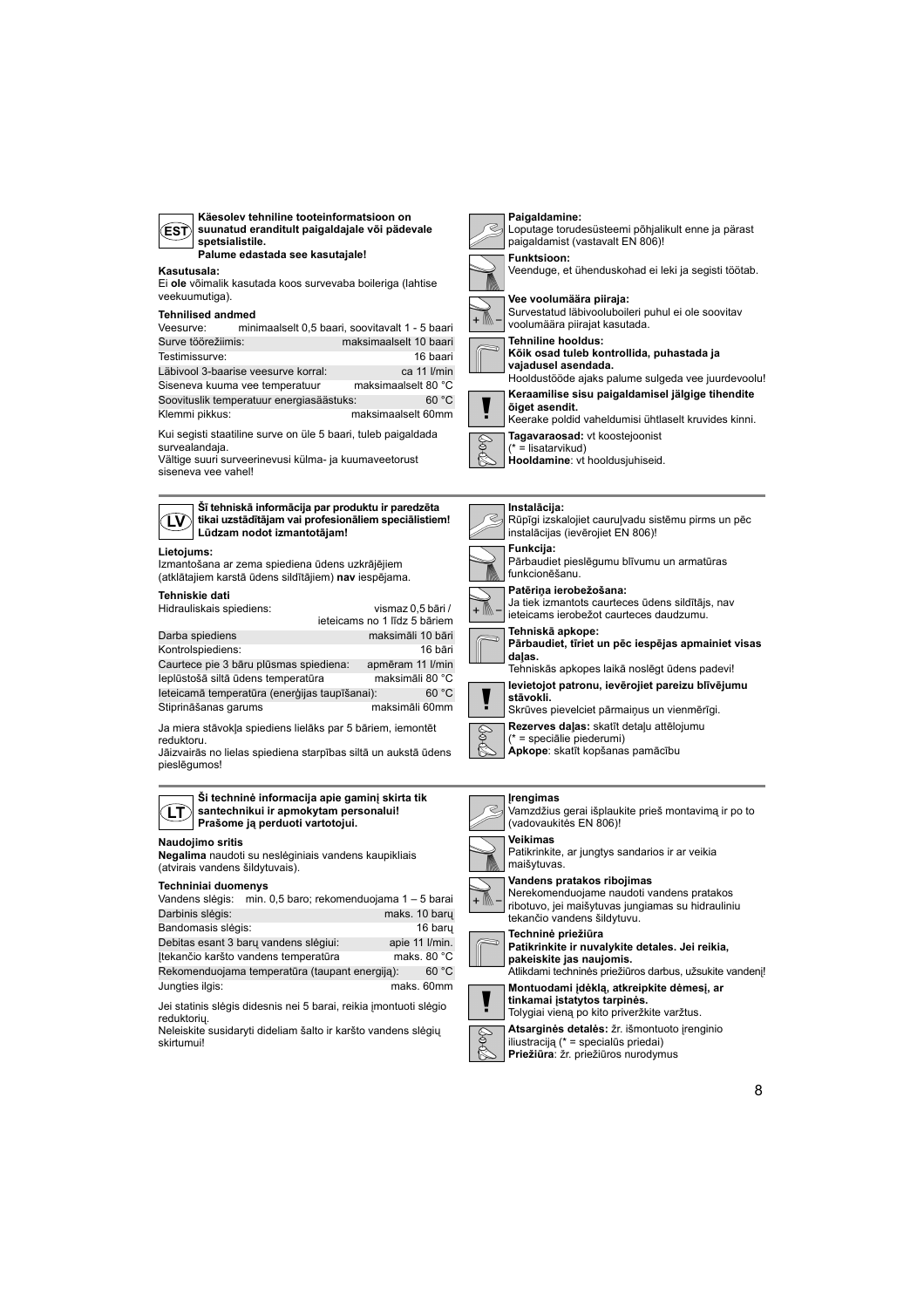| Aceste informații tehnice despre produs sunt<br>destinate exclusiv pentru instalator sau<br>RO.<br>personalul de specialitate instruit!<br>Vă rugăm să le transmiteți utilizatorului!<br>Domeniu de utilizare:<br>Utilizarea în rețea cu cazane nepresurizate (cazane deschise)<br>nu este posibilă.<br>Specificații tehnice<br>Presiune de curgere:<br>min. 0,5 bar - recomandat 1 - 5 bar<br>Presiune de lucru:<br>max. 10 bar<br>Presiunea de încercare:<br>16 bar<br>Debitul la presiunea de curgere de 3 bar:<br>$cca. 11$ $l/min$<br>Temperatură la intrare apă caldă<br>max. 80 °C<br>Recomandat (pentru economisire de energie):<br>60 °C<br>Lungimea de fixare:<br>max. 60mm<br>La presiuni de repaus de peste 5 bar se va monta un reductor<br>de presiune.<br>Se vor evita diferențe de presiune mari între racordurile de | Instalare:<br>Spălați temeinic sistemul de conducte înainte și după<br>instalare (Se va respecta norma EN 806)!<br><b>Functionare:</b><br>Se verifică etanșeitatea racordurilor și funcționarea<br>bateriei.<br>Limitatorul de debit:<br>Nu se recomandă utilizarea limitatorului de debit la<br>$\ddot{}$<br>încălzitoarele hidraulice instantanee.<br>Întretinere:<br>Toate piesele se verifică, se curăță, eventual se<br>înlocuiesc.<br>În timpul lucrărilor de întretinere se va închide<br>alimentarea cu apă!<br>La montarea cartuşului, se va verifica poziția<br>corectă a garniturilor.<br>Suruburile se strâng uniform și alternativ.<br>Piese de schimb: a se vedea reprezentarea<br>desfășurată (* = accesorii speciale) |
|---------------------------------------------------------------------------------------------------------------------------------------------------------------------------------------------------------------------------------------------------------------------------------------------------------------------------------------------------------------------------------------------------------------------------------------------------------------------------------------------------------------------------------------------------------------------------------------------------------------------------------------------------------------------------------------------------------------------------------------------------------------------------------------------------------------------------------------|---------------------------------------------------------------------------------------------------------------------------------------------------------------------------------------------------------------------------------------------------------------------------------------------------------------------------------------------------------------------------------------------------------------------------------------------------------------------------------------------------------------------------------------------------------------------------------------------------------------------------------------------------------------------------------------------------------------------------------------|
| apă caldă și rece!                                                                                                                                                                                                                                                                                                                                                                                                                                                                                                                                                                                                                                                                                                                                                                                                                    | Îngrijire: a se vedea instrucțiunile de îngrijire                                                                                                                                                                                                                                                                                                                                                                                                                                                                                                                                                                                                                                                                                     |
| 本产品技术信息专为安装人员或经过培训的<br>ĈN<br>专业人员提供。<br>请向用户提供这些说明。<br>应用:<br>不允许与非增压式蓄热热水器一起操作。<br>规格<br>最小 0.5 公斤一推荐使用 1 - 5 公斤<br>水流压力:<br>最大 10公斤<br>工作压力:<br>测试压力:<br>16公斤<br>水流压力为3公斤时的流量:<br>约为 11 升/分钟<br>最高 80 °C<br>热水入水口温度<br>$60^{\circ}$ C<br>推荐 (节能):<br>最大60毫米<br>夹紧长度:<br>如果静压超过 5 公斤,必须加装减压阀。<br>避免冷热水间产生大的压差。                                                                                                                                                                                                                                                                                                                                                                                                                                                                                                                       | 安装前后务必彻底冲洗所有管件 (考虑到 EN 806)。<br>功能:<br>检查连接是否有渗漏现象,并检查龙头的功能。<br>流量限制:<br>建议不要将水流限制器与液控式即热热水器一起<br>+ ///<br>使用。<br>维护:<br>检查和清洁所有部件, 根据需要更换部件。<br>维护时应关闭讲水管。<br>安装阀芯时, 确保正确放置密封圈。<br>装入并拧紧螺钉。<br>备件:参见分解图<br>S<br>(*=特殊零件)<br><b>保养:</b> 参见"保养指南"                                                                                                                                                                                                                                                                                                                                                                                                                                                                                      |
| Ця технічна інформація про продукт<br>призначена виключно для слюсаря-сантехніка<br>UA)<br>чи спеціалістів, які пройшли відповідний<br>інструктаж!<br>Передайте її користувачу!<br>Сфера застосування:<br>Експлуатацію з безнапірними накопичувачами<br>(відкритими водонагрівачами) не передбачено.<br>Технічні характеристики<br>Гідравлічний тиск: мінім. 0,5 бар / рекомендовано 1-5 бар<br>Робочий тиск:<br>макс. 10 бар<br>Випробний тиск:<br>16 бар<br>Пропускна здатність при гідравлічному<br>тиску 3 бар:<br>прибл. 11 л/хв.<br>макс. 80 °С<br>Температура гарячої води на вході<br>60 °C<br>Рекомендовано (економне споживання енергії):                                                                                                                                                                                   | Встановлення:<br>Перед установленням і після нього необхідно<br>ретельно промити систему трубопроводів<br>(дотримуватися EN 806)!<br>Функціонування:<br>Перевірити щільність стиків і функціонування<br>арматури.<br>Регулювання витрати води:<br>Не рекомендовано регулювання витрати води<br>+ ///<br>в системі з гідравлічними проточними<br>водонагрівачами.<br>Технічне обслуговування:<br>Перевірити, очистити чи, якщо необхідно,<br>замінити всі деталі.<br>Під час проведення технічного обслуговування<br>перекрити воду!<br>Монтуючи картридж, необхідно стежити за<br>розташуванням ущільнювачів у правильному<br><b>0001601</b>                                                                                          |

**Boo** 

Товщина поверхні для кріплення: макс. 60 мм

Якщо статичний тиск перевищує 5 бар, необхідно вмонтувати<br>редуктор тиску.<br>Тиск у трубах для гарячої та холодної води повинен бути<br>приблизно однаковим!

розташуванням ущільнювачів у правильному<br>положенні.<br>Закручувати гвинтові кріплення до повної<br>Фіксації.<br>стані (\* = спеціальне приладдя)<br>слбслуговування: див. інструкцію з обслуговування<br>Обслуговування: див. інструкцію з об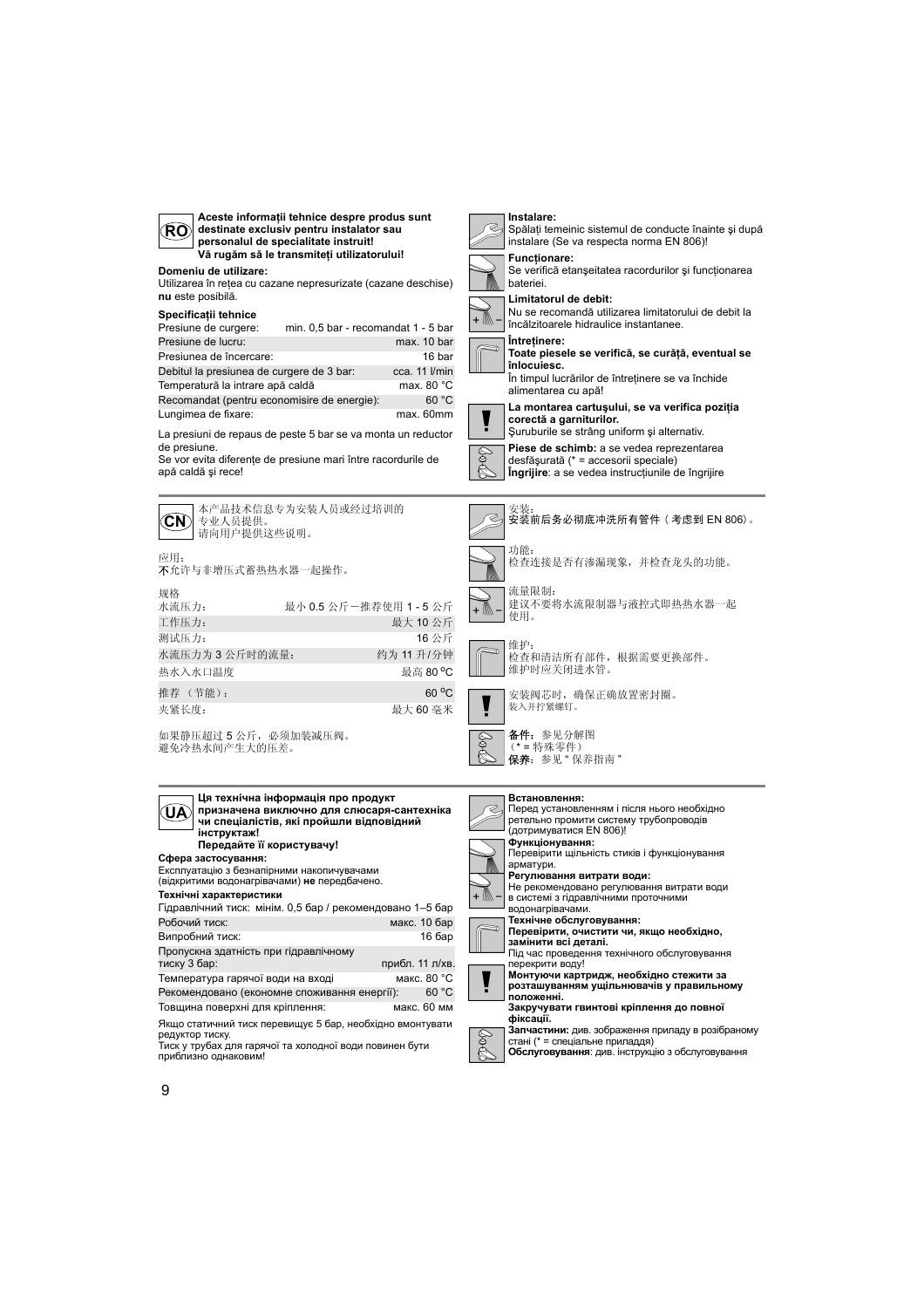

**Данная техническая документация по изделию предназначена только для слесаря-сантехника или соответствующих специалистов! Пожалуйста передайте её пользователю!**

**Область применения:**

Эксплуатация с безнапорными накопителями (открытые водонагреватели) **не** предусмотрена.

#### **Технические данные**

| Давление воды: миним. 0,5 бар - рекомендуется 1 - 5 бар |                 |
|---------------------------------------------------------|-----------------|
| Рабочее давление:                                       | макс. 10 бар    |
| Испытательное давление:                                 | 16 бар          |
| Расход при давлении воды 3 бар:                         | прибл. 11 л/мин |
| Температура горячей воды на входе                       | макс. 80 °С     |
| Рекомендовано (экономия энергии):                       | 60 °C           |
| Толщина поверхности:                                    | макс. 60мм      |

При давлении в водопроводе более 5 бар рекомендуется<br>установить редуктор давления.<br>Необходимо избегать больших перепадов давлений в<br>подсоединениях холодной и горячей воды!

# **Установка:**<br>Перед установкой и после установки тщательно<br>промыть систему трубопроводов (соблюдать<br>EN 806)! Ř



# **Проверка работы:** Проверить соединения на герметичность и

проверить работу смесителя.

**<b>Регулирование расхода:**<br>Регулятор расхода не рекомендуется использовать<br>в системе с гидравлическими проточными водонагревателями.



**Soli** 

+ M

**Техническое обслуживание: Все детали проверить, очистить, при необходимости заменить.** При работах по техобслуживанию перекрыть подачу воды!

**При установке картриджа следить за правильным положением уплотнений.** Винты затягивать поочередно и равномерно до  $\overline{\mathbf{v}}$ отказа.

**Запчасти:** см. рисунок со сборочными деталями (\* = специальные принадлежности) **Уход**: см. инструкцию по уходу

# **RUS**

### **Однорычажный смеситель**

| Комплект поставки       | 31 375 | 32 488 | 32917 |  |  |
|-------------------------|--------|--------|-------|--|--|
| смеситель для мойки     | X      | X      | X     |  |  |
| излив                   | X      | X      | X     |  |  |
| отведенный душ          |        |        |       |  |  |
| Контргайка              | X      | X      | X     |  |  |
| пружина                 |        |        |       |  |  |
| Техническое руководство | X      | X      | X     |  |  |
| Инструкция по уходу     | X      | X      | X     |  |  |
| Вес нетто, кг           | 3,2    | 2,5    | 2,3   |  |  |

Дата изготовления: см. маркировку на изделии

Срок эксплуатации согласно гарантийному талону.

Изделие сертифицировано.

Grohe AG, Германия